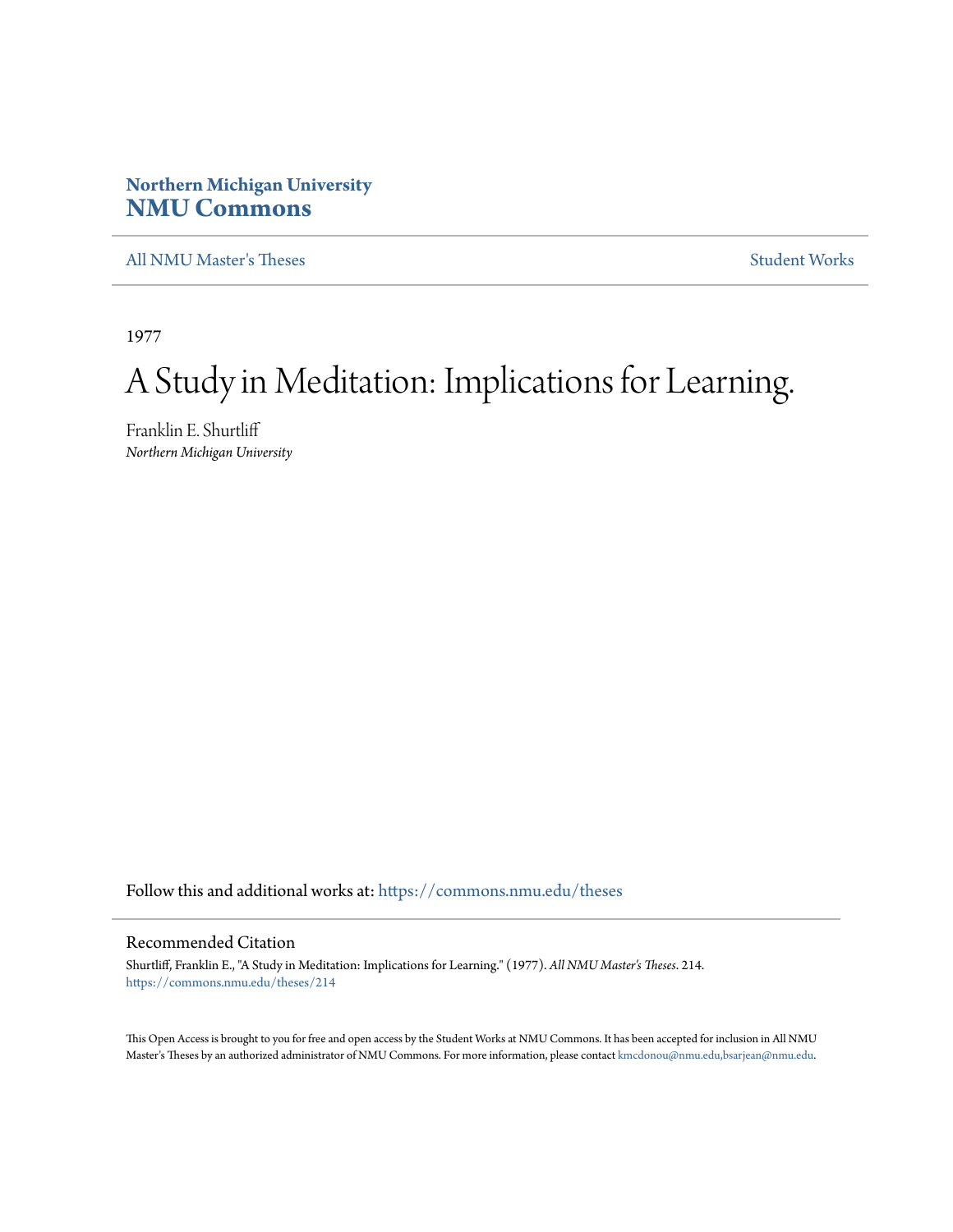A STUDY IN MEDITATION: IMPLICATIONS FOR LEARNING

APPROVED: D:<br>
Clarket M. Hanson April 14, 1977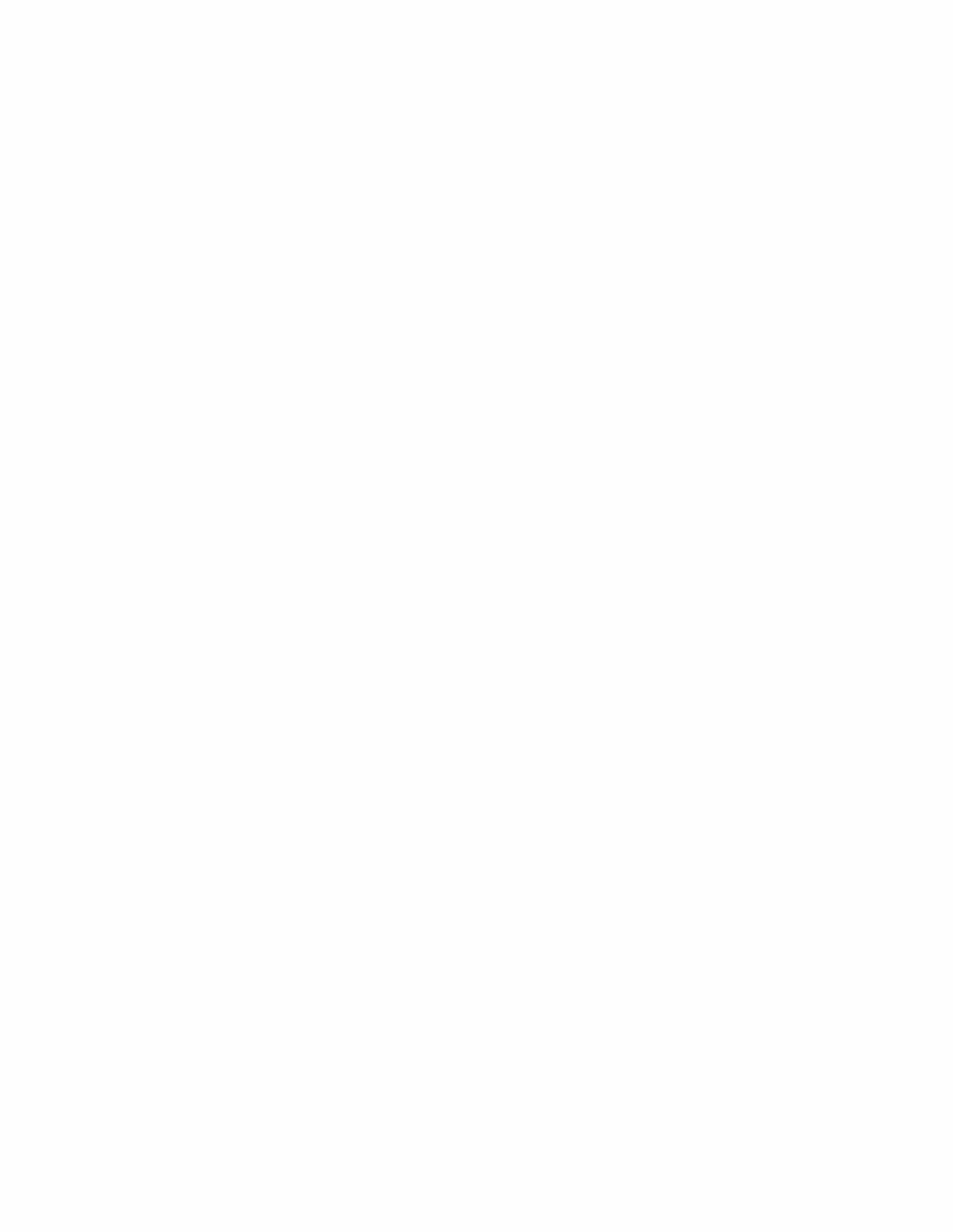A STUDY IN MEDITATION: IMPLICATIONS FOR LEARNING

RESEARCH REPORT

Presented to Dr. Robert N. Hanson of Northern Michigan University in Partial Fulfillment of the Requirements

For the Degree of

MASTER OF ARTS IN EDUCATION

by Franklin E. Shurtliff, Jr. Marquette, Michigan

April, 1977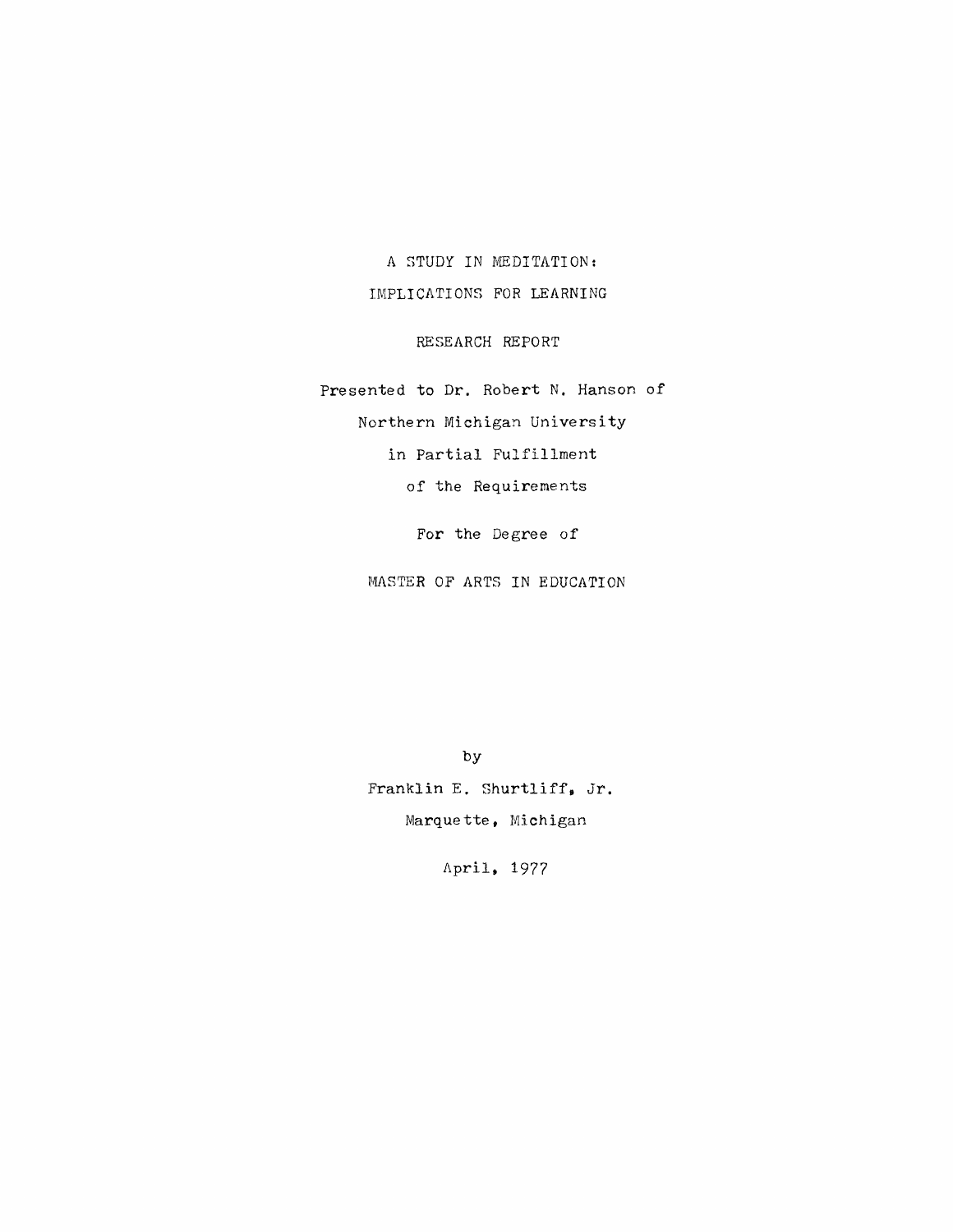ProQuest Number: 10804838

All rights reserved

INFORMATION TO ALL USERS The quality of this reproduction is dependent upon the quality of the copy submitted.

In the unlikely event that the author did not send a complete manuscript and there are missing pages, these will be noted. Also, if material had to be removed, a note will indicate the deletion.



ProQuest 10804838

Published by ProQuest LLC (2018). Copyright of the Dissertation is held by the Author.

All rights reserved. This work is protected against unauthorized copying under Title 17, United States Code Microform Edition © ProQuest LLC.

> ProQuest LLC. 789 East Eisenhower Parkway P.O. Box 1346 Ann Arbor, MI 48106 - 1346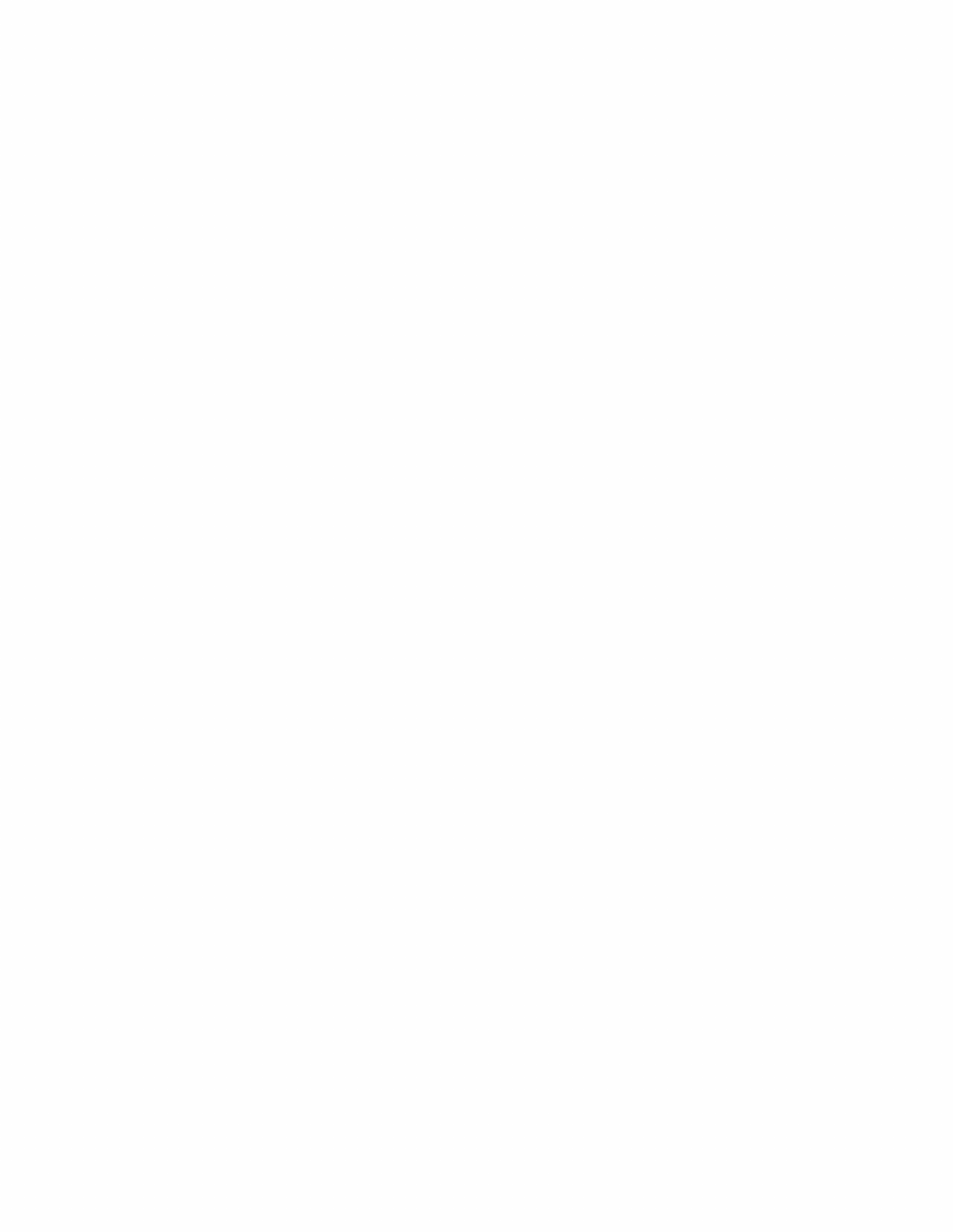# TABLE OF CONTENTS

| Chapter       |                                                                                                                                                                                                                               | Page |
|---------------|-------------------------------------------------------------------------------------------------------------------------------------------------------------------------------------------------------------------------------|------|
|               | .<br>INTRODUCTION.                                                                                                                                                                                                            |      |
|               | Statement of the Problem.<br>Purpose of the Study.                                                                                                                                                                            |      |
|               | Hypotheses<br>Background and Significance of the Study                                                                                                                                                                        |      |
|               | Definition of Terms<br>Basic Assumptions                                                                                                                                                                                      |      |
|               | OF LITERATURE.<br>A REVIEW                                                                                                                                                                                                    |      |
|               | CONCLUSIONS AND RECOMMENDATIONS                                                                                                                                                                                               |      |
| BIBLIOGRAPHY. |                                                                                                                                                                                                                               | 18   |
| ABSTRACT.     | . The contract of the contract of the contract of the contract of the contract of the contract of the contract of the contract of the contract of the contract of the contract of the contract of the contract of the contrac | 20   |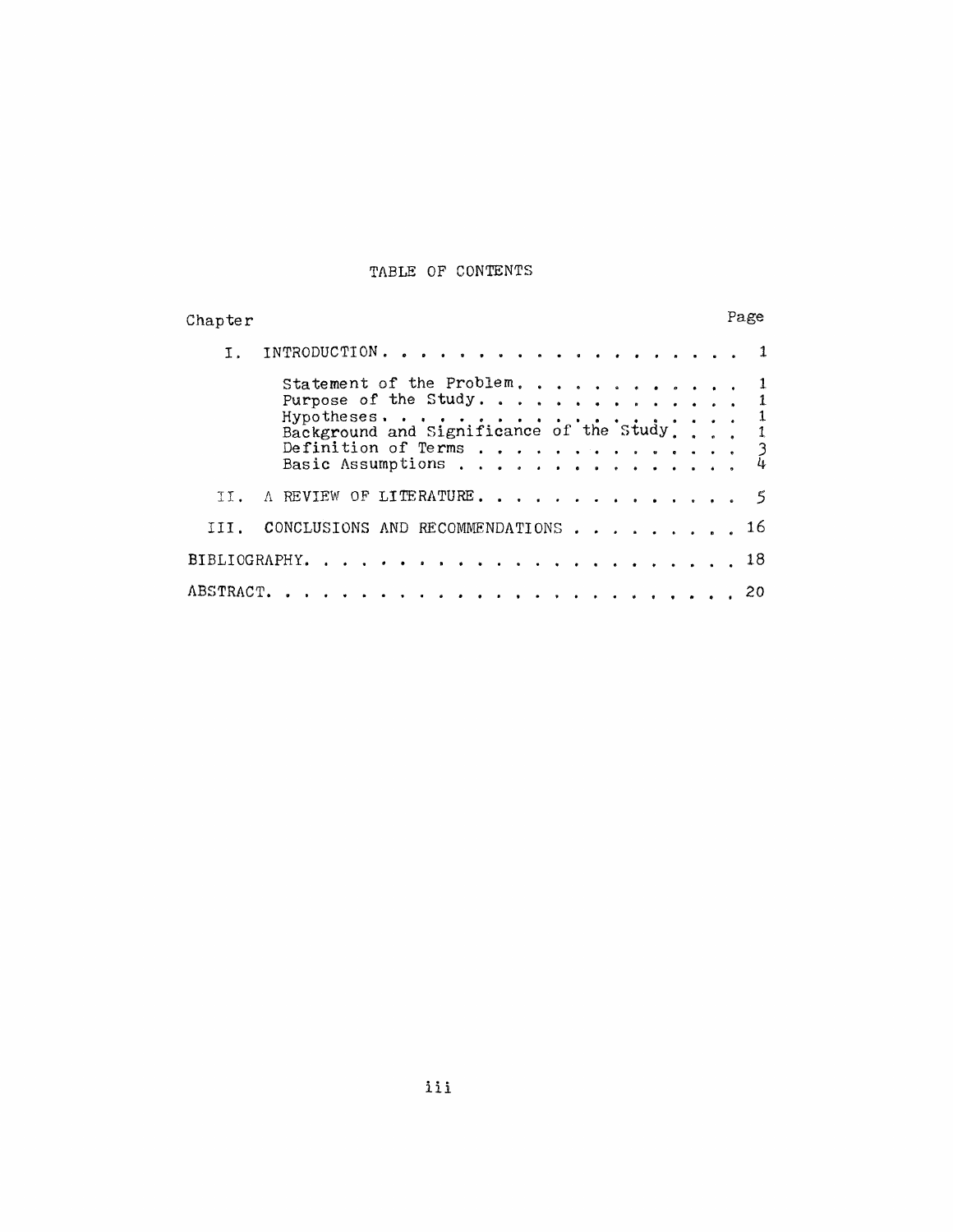#### CHAPTER I

#### **INTRODUCTION**

# Statement of the Problem

The problem of this study was to determine if meditational practice has an effect on human potential in enhancing the process of learning.

# Purpose of the Study

The purpose of this study was to show the relationship between human brain waves and the learning process and to review possible implications for learning theories.

### Hypotheses

The basic hypotheses of this study are as follows:

1. Alpha brain waves are associated with relaxation and lack of tension.

2. The alpha state allows one to absorb great amounts of data effortlessly in a nonlinear fashion.

3. Meditation is a way to enable the human being to emit alpha waves at will.

## Background and Significance of the Study

The physiological and psychological benefits reported from scientific investigations of meditation are impressive. Studies have shown many remarkable accomplishments which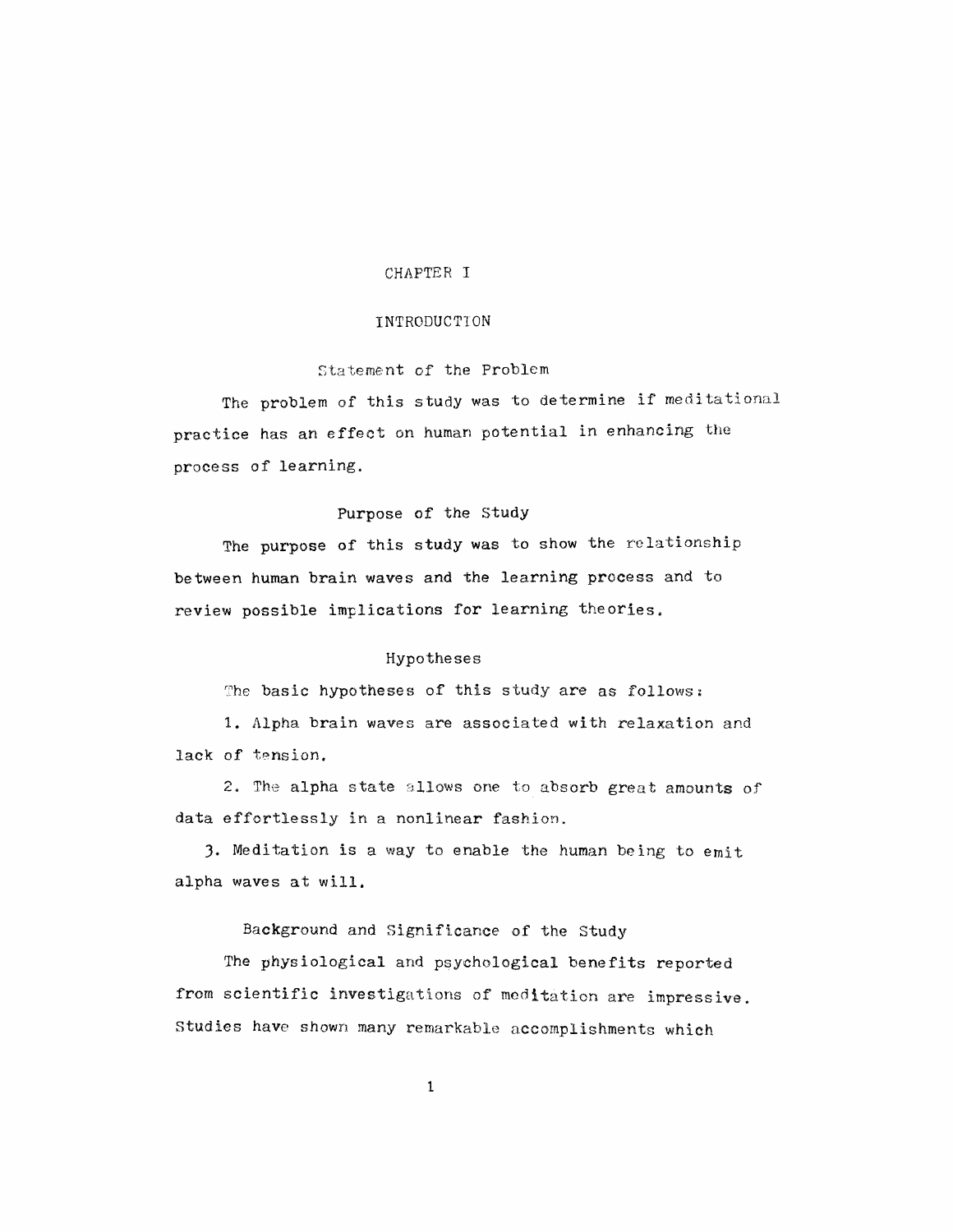meditational practitioners have demonstrated through the control of his/her own brain waves. The foundation of this study investigates what value is achieved in learning to control one's brain waves when applied to learning. In examining present studies, a state of paucity was encountered. Consequently, the establishment of the present status is reviewed and interpreted.

The inquiry into this problem stemmed from a psychological education class and curiosity as a practitioner of various forms of Eastern yogism. The class debated the psychological controversies of learning theories; although no attempt was made at getting involved within this study. One purpose of the education class was to bring students up to date on the psychology of education through the reading of journal articles. One such article, "The Functions of the Mind in the Learning Process," by Jay M. Yanoff began with "A teacher needs to understand the functions of the mind to facilitate learning."<sup>1</sup> He continues on without mentioning the basic electrical processes of the brain. These electrical currents are known as brain-wave rhythms. As a result of this lack of information. this study was conducted to find information about brain-wave rhythms and their relationship to learning.

<sup>1</sup>Jay M. Yanoff, "The Functions of the Mind in the Learning Process," The Psychology of Open Teaching and Learning, edited by Melvin L. Silberman, Jerome S. Allender, and Jay M. Yanoff (Boston, 1972), p. 114.

 $\overline{c}$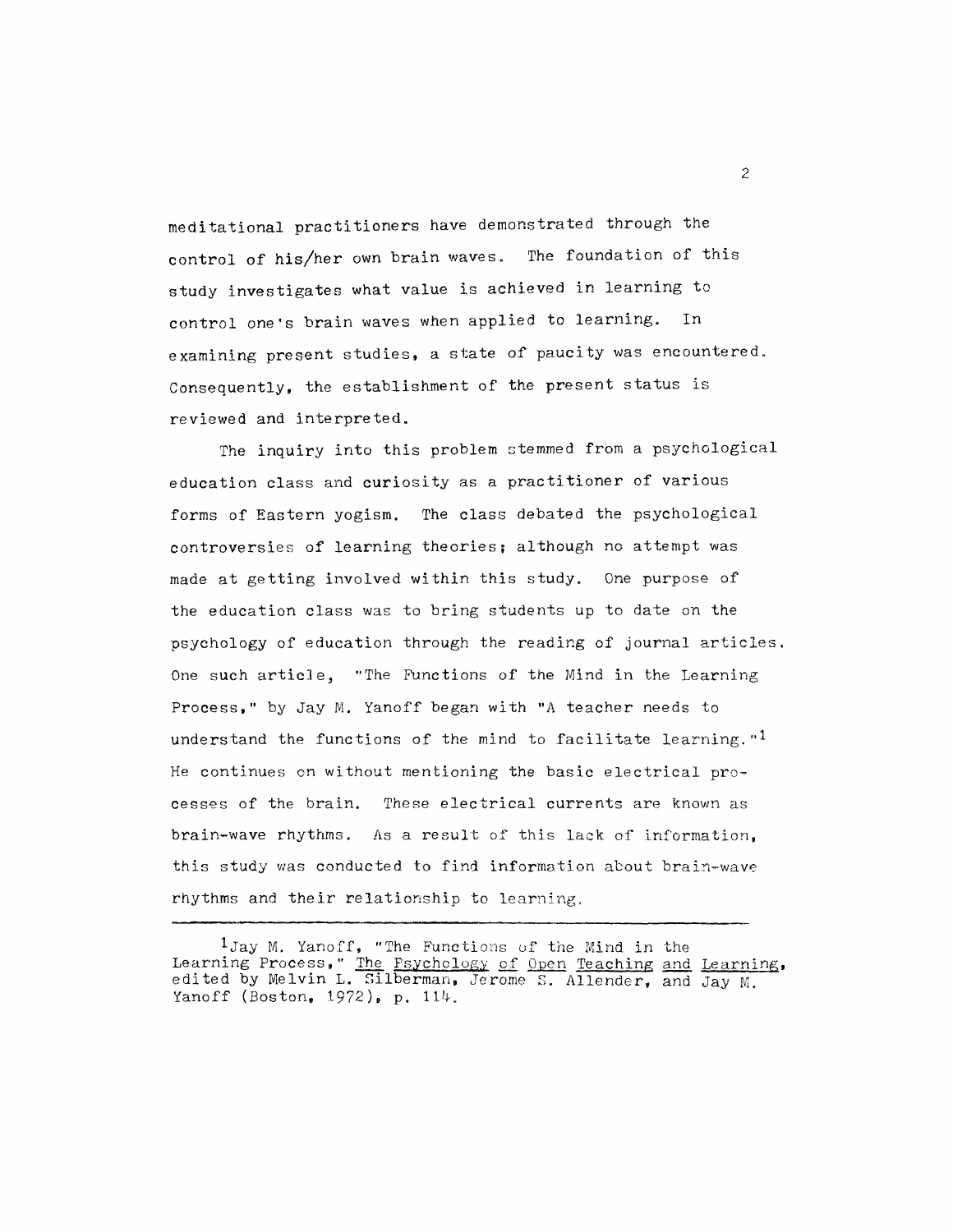# Definition of Terms

Alpha brain waves are " . . . rhythms which go along with mental moods of complete relaxation and meditation; they are very slow, high-amplitude brain waves that range in frequency from 8 to 13 cycles per second. The more aroused a person is the fewer alpha waves he produces."<sup>2</sup>

Biofeedback " . . . refers to the process by which you are given instant information about your mind or body using an electronic instrument, or a monitor as the agent; biofeedback learning occurs as you become able to perceive the minute internal happenings of your body and mind, and learn to "feel" how to control events at will--how to turn on, or turn off, a bodily function.  $\mathbf{F}^3$ 

In meditation one learns a process of learning to reflect upon or contemplate the external world. Meditation is the consciousness force aware of itself; it is not a state in which time, space, and sequence play any part. "Meditation is not an escape from 'what is,' it is the understanding of it and going beyond it."<sup>4</sup> "The ultimate aim of meditation is self $realization.$ "<sup>5</sup>

<sup>3</sup>Jodi Lawrence, Alpha Brain Waves (Los Angeles, 1972), pp.  $5-6$ .

4J. Krishnamurti, Beginnings of Learning (New York,  $1975$ , p.  $243$ .

5 Pandit Usharbudh Arya, Superconscious Meditation (Prospect Heights, Ill.,  $1974$ ), p. 17.

<sup>2</sup>Colin Martindale, "What Makes Creative People Different," Psychology Today, IX (July, 1975), 44.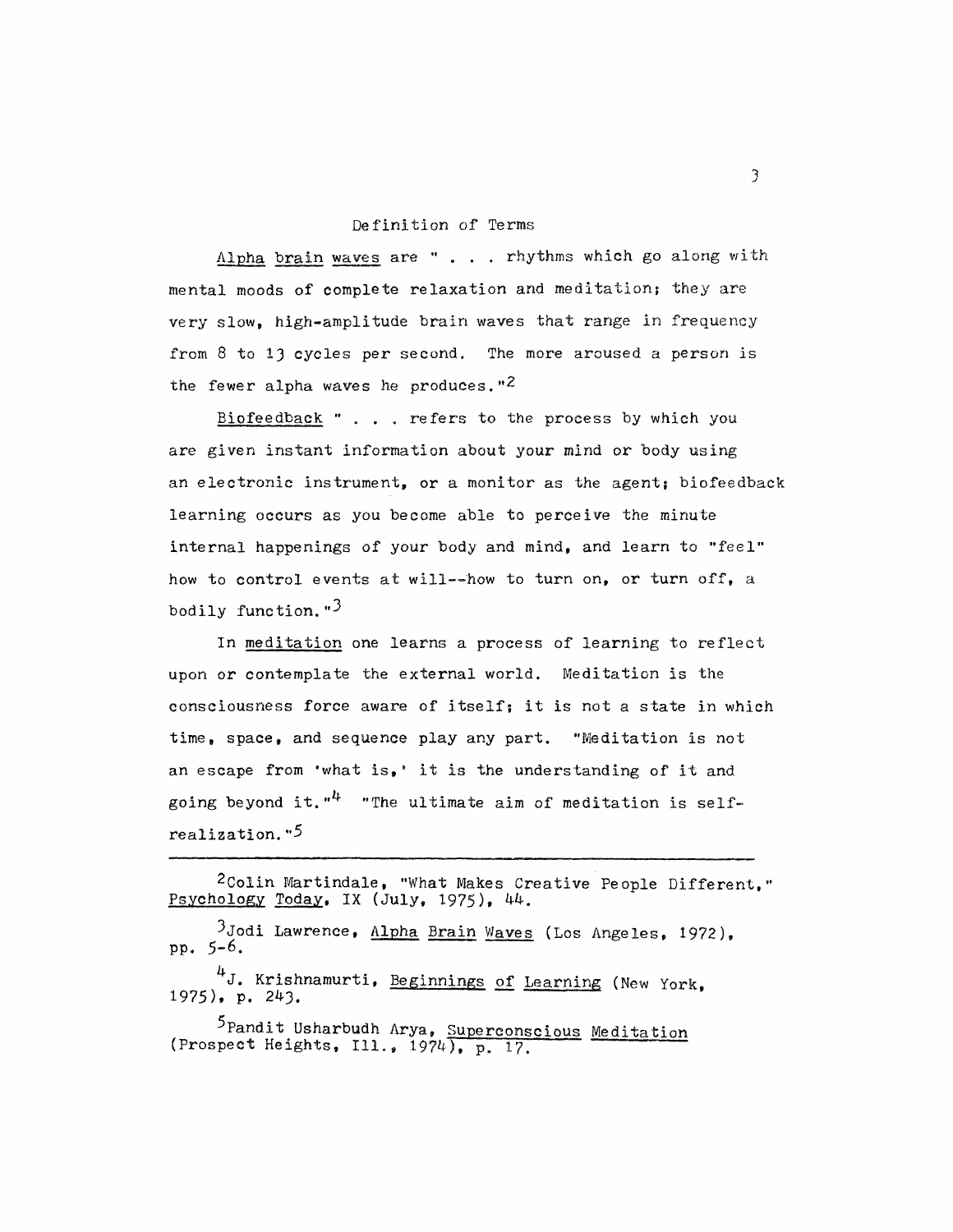In learning how to learn, the organism reorganizes his perception so that incoming stimuli are organized in a fashion which increase the acquisition of information.

# **Basic Assumptions**

It was assumed in this study that:

a. Meditation is capable of being assimilated by anyone who can think.

b. The practice of meditation can be absorbed by any of the controversial learning theories.

c. Meditation increases one's inner awareness, allowing greater external involvement in developing human potentials.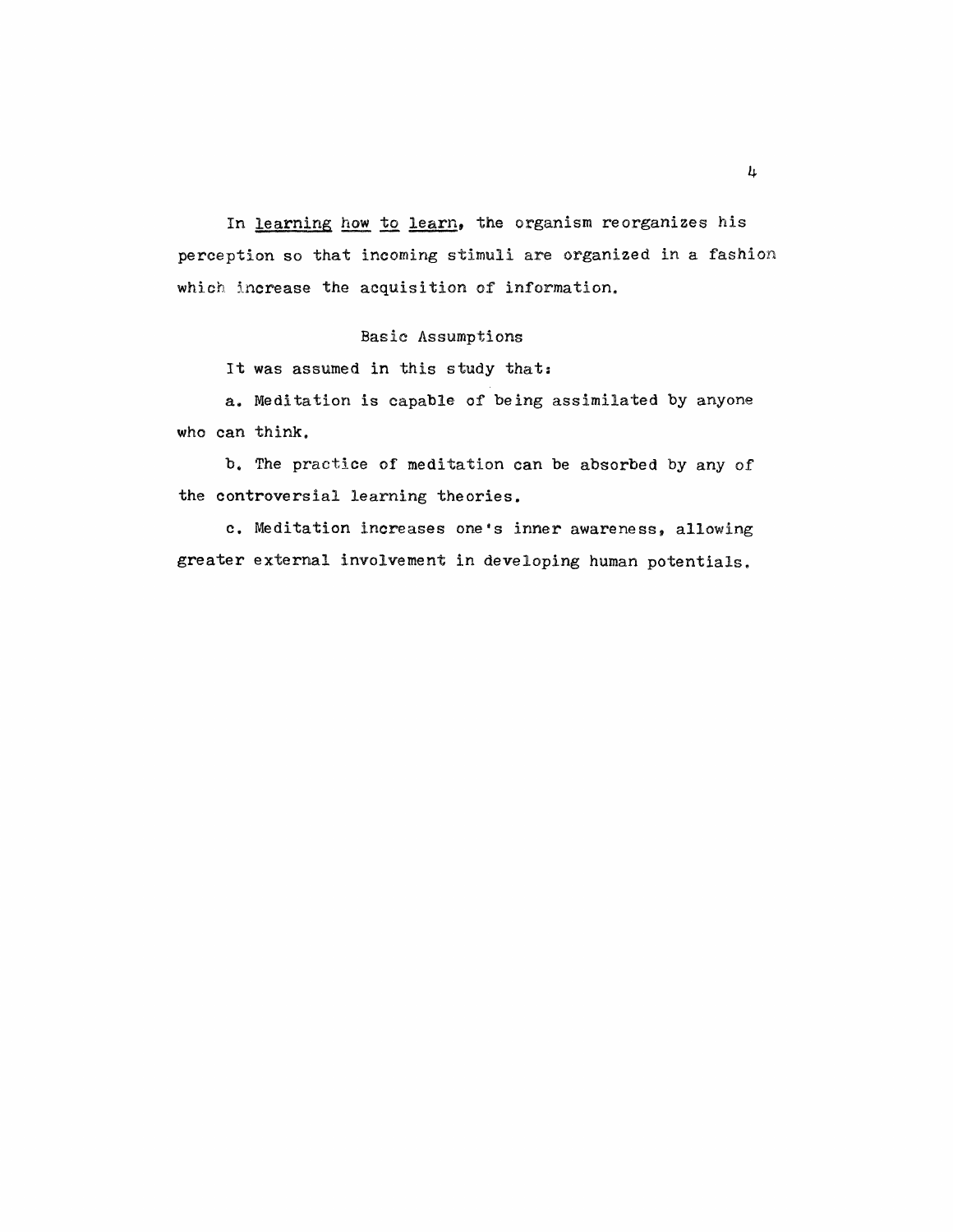#### CHAPTER II

# A REVIEW OF LITERATURE

A first step in developing a relationship between meditation and learning is to understand more about the process of brain-wave learning. Once this has been established, one can then begin to comprehend the practice of meditation and see its potential relevance in our everyday lives.

Since meditation is an internal exercise, electronic instruments or monitors (EEG--electroencephalograph) are used to graph the electric currents emitted by the brain. These instruments, known as biofeedback machines, have uncovered new realms of mental control. Much of this impetus must be credited to three pioneers in the biofeedback field, Dr. Joe Kamiya, Dr. Barbara Brown, and Dr. Thomas Mulholland. Through the use of the biofeedback machine, these researchers have trained volunteers to enhance or suppress their brain waves. In mind control, the four brain wave rhythms which are considered are beta, alpha, theta, and delta. For the purpose of this study, attention is centered on alpha brain waves, since they are most important in self-regulation.

"When the brain is in a state of relaxed calm, it emits waves called alpha waves."<sup>1</sup> Brain waves should be thought of

<sup>1</sup> Tomio Hirai, Zen Meditation Therapy (Tokyo, 1975), pp.  $12 - 13$ .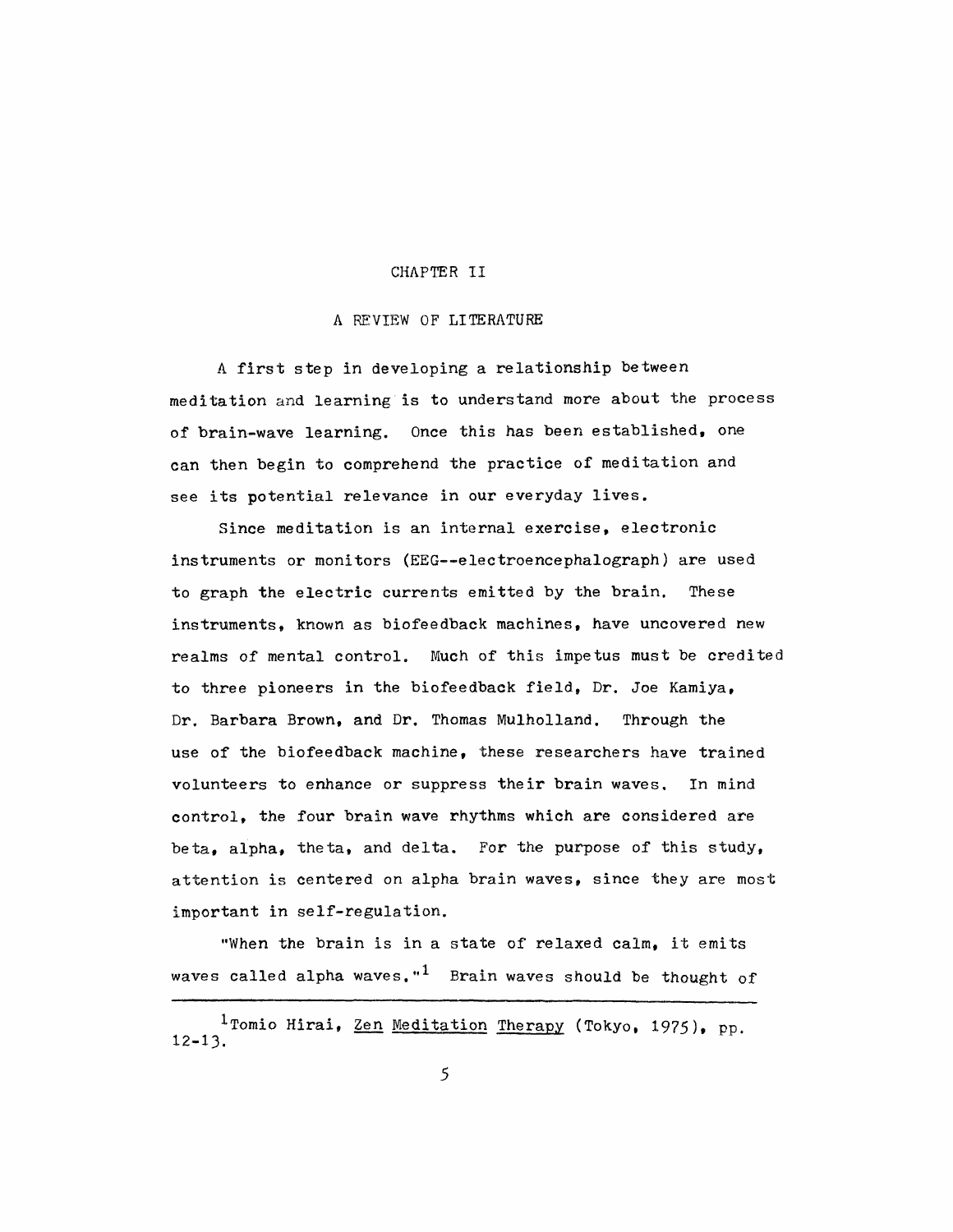as rhythms that move in wave-like ripples of electrical energy. currents that rise, fall, and rise again.

Alpha rhythms go along with mental moods of complete relaxation and meditation; they are very slow, high amplitude brain waves that range in frequency from 8 to 13 cycles per second. The more aroused a person<br>is, the fewer alpha waves he produces.... If one's brain-frequency is too high, and one is too upset, anxious or stressed, it is hard to concentrate and<br>settle down to the task at hand.<sup>2</sup>

"If a way were devised to cause it to emit only Alpha waves. the brain would remain free of tension and upset." $3$  However, one would not remain in this state forever. Alpha waves are associated with the receptive mode of thought which constitutes an orientation toward the present. The action mode, on the other hand, is related with ordinary consciousness which provides the body with problem-solving abilities. Neither of these modes is better than the other. "  $\ldots$  we need the capacity to function in both modes, as the occasion demands.  $"$ <sup>4</sup>

Through the use of the biofeedback (EEG) machine, people can learn to control their alpha brain waves; this is known as alpha learning. "Kamiya's (1969) experiments proved that people could learn to regulate their alpha brain waves."5

 $2$ Martindale, "What Makes Creative People Different," p.  $44$ .  $<sup>3</sup>$ Hirai, Zen Meditation, p. 13.</sup>

4Philip R. Lee, Robert E. Ornstein, David Calin, Arthur Deikman and Charles E. Tart, Symposium on Consciousness (New York,  $1976$ ), p. 87.

<sup>5</sup>J. Kamiya, "Operant Control of the EFG Alpha Rhythm and Some of Its Reported Effects on Consciousness," Altered States of Consciousness, edited by Charles Tart (New York, 1969), p. 515.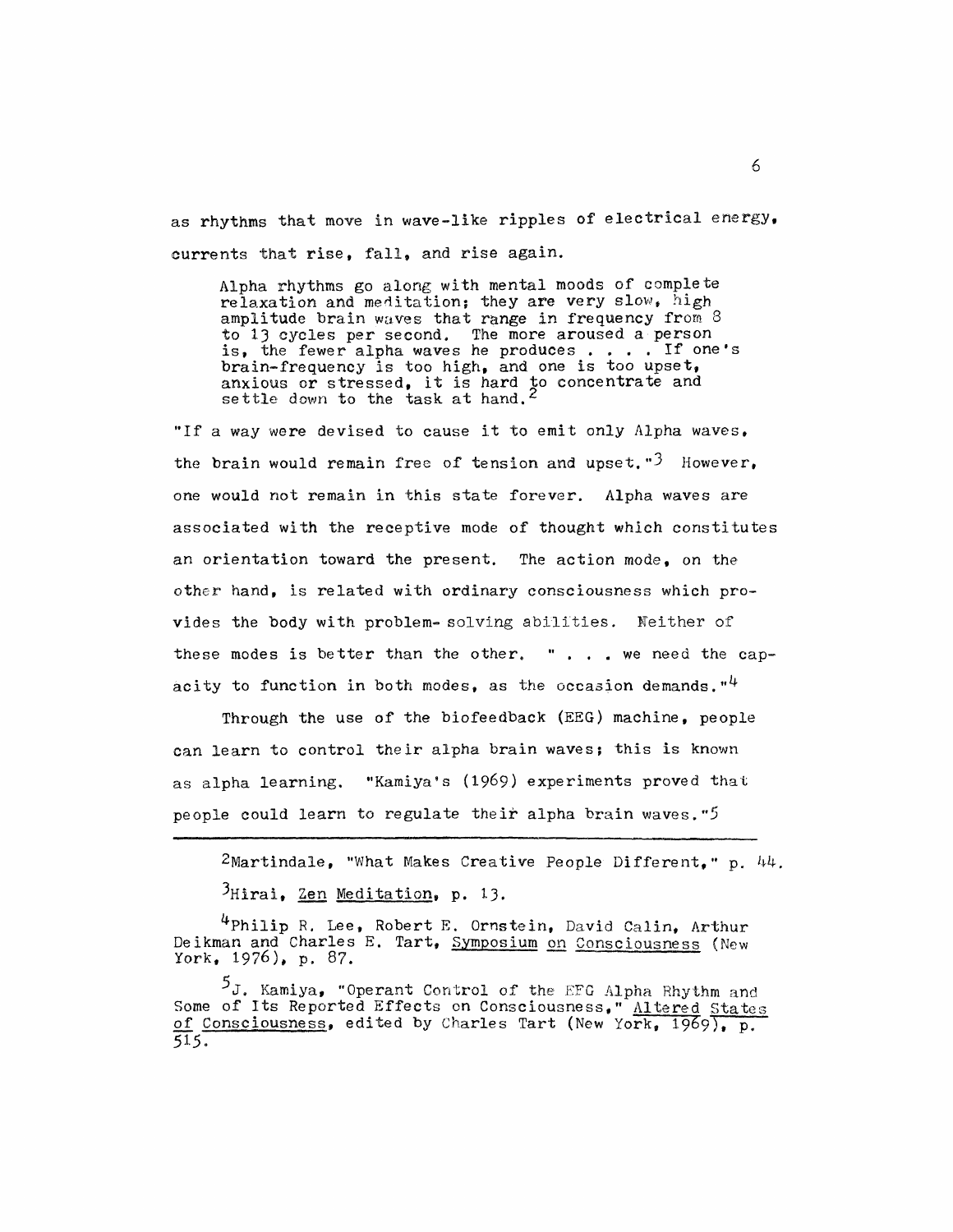"Alpha-feedback learning is a different kind of learning because it is internalized and self-evolved."<sup>6</sup>

When you are 'in alpha,' you are more easily aware of<br>both internal and external events in an alerted relaxation state. This allows you to absorb great chunks of data effortlessly in a nonlinear fashion. This 'alpha learning' state of consciousness has caused one educator<br>to call it 'organic learning;' implying a natural use of the mind's resources for information intake.

"Years ago, Dewey proposed that learning is doing, and doing is learning; Brown's technological system is based on 'learning by doing,' with the aid of the machine." $8$  Brown criticizes the behaviorists and hopes that her biofeedback discoveries will enable the individual to discover for himself the fact that he is responsible for his own thoughts and actions.

Dr. Barbara Brown, noticing how quickly people learned to control their alpha brain waves, decided that such learning was more an insight learning function than a conditioning learning function. Each one was actually<br>interacting with himself, with a new knowledge of his own internal state. Somehow, each managed to activate a special knid of brain-wave activity.

In the alpha state " . . . rewards are internal and subjective and they strengthen the response as you turn the alpha wave on." $10$ 

Most people produce alpha waves when they are relaxing, and reduce alpha frequency when they are working on a problem. Creatives produce less alpha when they are<br>relaxing, and increase their alpha frequency when they work on an imaginative problem. Creativity and

<sup>6</sup>Lawrence, Alpha Brain Waves, p. 73.  ${}^{8}$ Ibid., p. 135.  $7$ Ibid., p. 133.  $9$  Ibid., p. 82.  $^{10}$  Ibid., p. 74.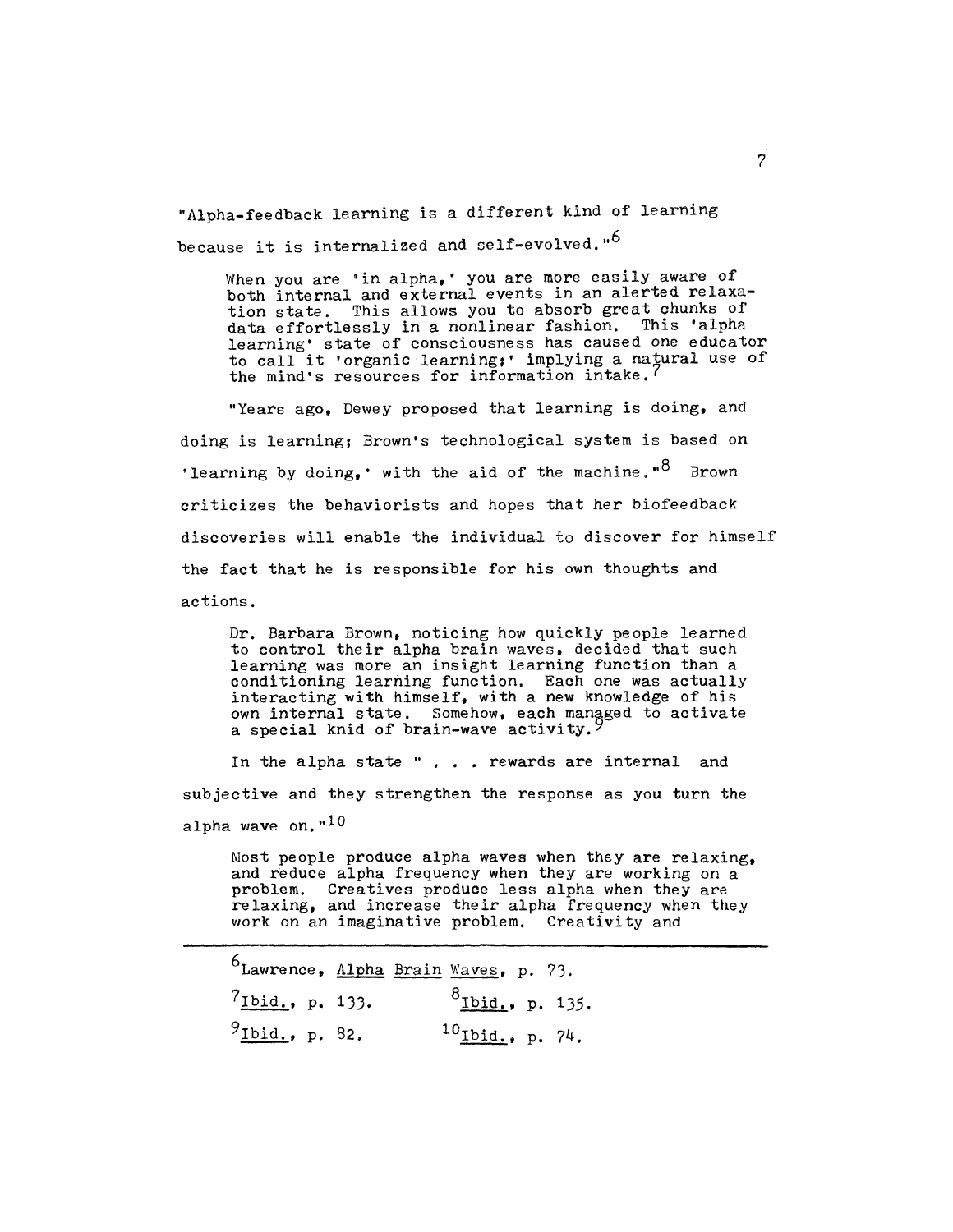intellectual ability require two different thought processes.<sup>11</sup>

"But the imaginative students immediately produced significantly more alpha when we had told them to be original. That result was so stunning that it seemed as though the creative students were turning an alpha switch in their brains."<sup>12</sup>

"Research has indicated that while in alpha a person is capable of accelerated learning, healing of psychosomatic illnesses, increased creativity, memory improvement, extrasensory perception and other psychic phenomena."<sup>13</sup>

Many research scientists believe that high-alpha people, who can turn large strength alpha brain waves on and off at will, learn in a more efficient manner than other people. It is thought that they absorb larger gestalts, and can be more aware of relationships between objects, events, and facts. Alpha control always implies completely supressing alpha for fuller attention to more difficult fact collection.  $14$ 

It would be a mistake to assume that alpha waves accelerate all types of learning. They are concerned with nonlinear learning; linear learning depends on another brain wave.

The studies cited above are concerned with controlling brain waves through the use of biofeedback instruments. Tn the same respect, meditation can also teach a person to control one's brain waves. A leading researcher in this area is Dr. Tomio Hirai, a Japanese specialist in psychophysiology. His

11 Martindale, "What Makes Creative People," p. 48.

 $^{12}$ Ibid., p. 50.

13Anthony A. Zaffuto and Mary Q. Zaffuto, Alphagenics (New York, 1974), p. 5.

 $14$ Lawrence, Alpha, p. 132-133.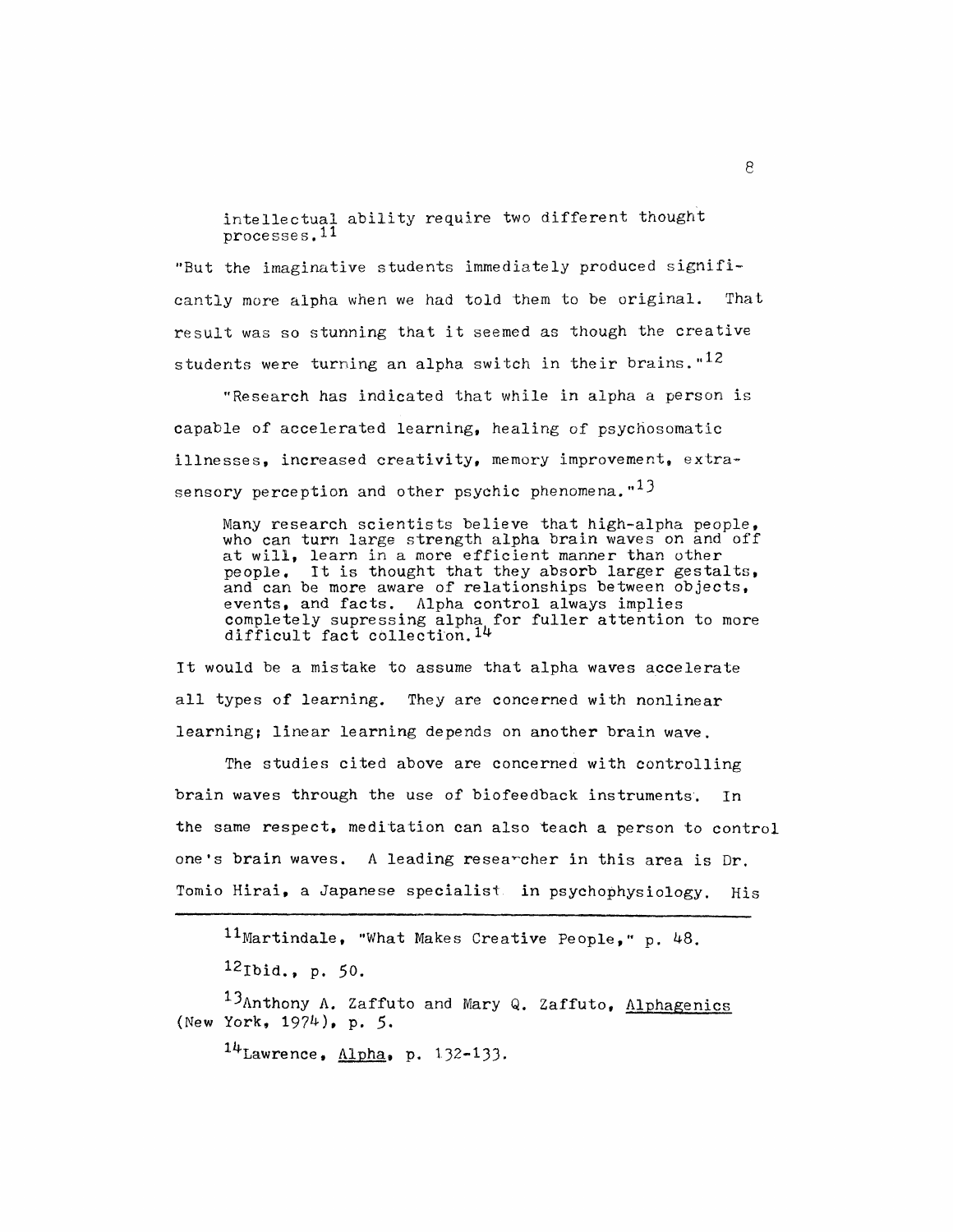reports on the subject of seated Zen (Zazen--Japanese form of meditation) meditation in connection with brain waves have attracted the attention of specialists all over the world.

Hirai " . . . discovered that Zazen meditation is a way to enable the human being to emit Alpha waves at will."<sup>15</sup> "Examinations of the brain waves of meditating people show that the human mind is completely capable of being calm and static while remaining tensely aware of and receptive to its surroundings."<sup>16</sup>

Wallace and Benson (1972) verify these findings in their research:

These physiological modifications, in people who were practicing the easily learned technique of transcendental meditation, were very similar to those that have been observed in highly trained experts in yoga and in Zen monks who have had 15 to 20 years of experience in meditation.

Hirai conducted some experiments to determine how much good even a little knowledge of Zen mental control could produce. He selected a subject from Tokyo University who had no Zen experience, and, before measuring waves, instructed him briefly in the breath-count breathing control method.

Although the majority of the waves his brain emitted were Beta, for periods of two or three seconds. he did emit Alpha waves. Of course, I am not underrating the long cultivation and intense effort needed to train a

<sup>15</sup>Hirai, Zen Meditation, p. 13.

 $^{16}$ Ibid., p. 92.

 $17$ Robert K. Wallace and Herbert Benson, "The Physiology of Meditation, " Scientific American, CCXXVI (February, 1972), 87.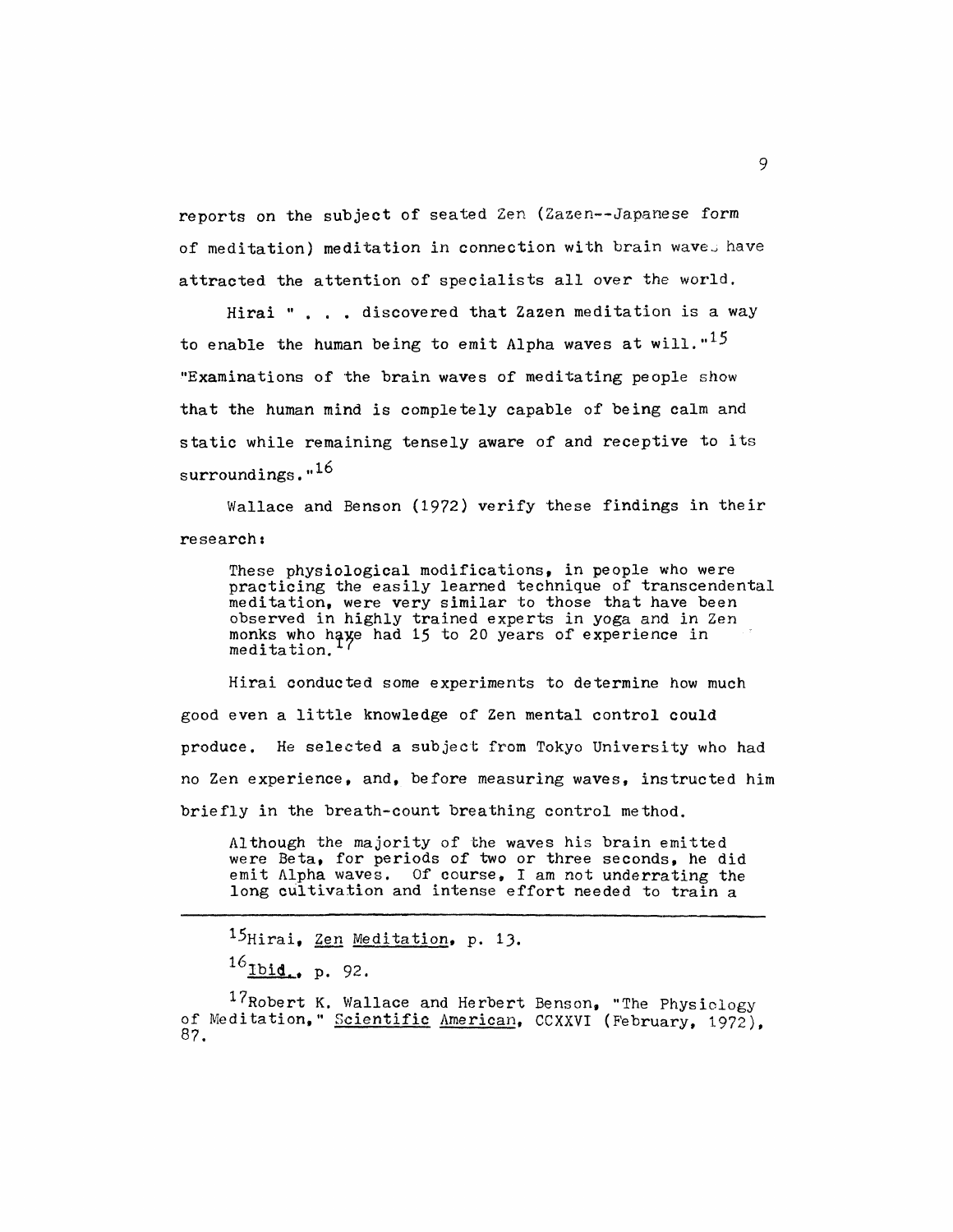person to be a mature master of Zen meditation, but it is extremely important that even a little instruction can produce this kind of effect, because it suggests the effects the Zazen method can have on the daily lives of<br>ordinary people.<sup>18</sup>

We can see from this experiment that alpha brain waves can be contacted through meditation by ordinary individuals. However, patience and regular practice are required if its full effects are to be experienced. Meditation does not demand retirement into a Zen temple or Christian monastery but can be used as an active part of everyday life.

In reviewing the art of meditation, one contends with a vast array of methods initiated by religions, philosophies. and yoga on all continents. Each culture has its own indigenous techniques and precepts, with meditational formats ranging from the strictest of methods to the complete dissolution of methods. The practice of meditation is usually correlated with religious regulations although this is not entirely the case. Some meditational practices are not connected with religion or even a philosophy but rather a thought process which can enable individuals to achieve increased awareness and broader ranges of appreciation. The study of meditation has encompassed most cultures since the time of recorded history. Since a broad analysis is not the purpose of this study, we will concern ourselves with common assumptions. "The paths are many, but the goal the same."<sup>19</sup>

 $^{18}$ Hirai, Zen Meditation, p. 82.

<sup>&</sup>lt;sup>19</sup>Daniel Goleman, "Meditation Without Mystery," Psychology Today, X (March, 1977), 88.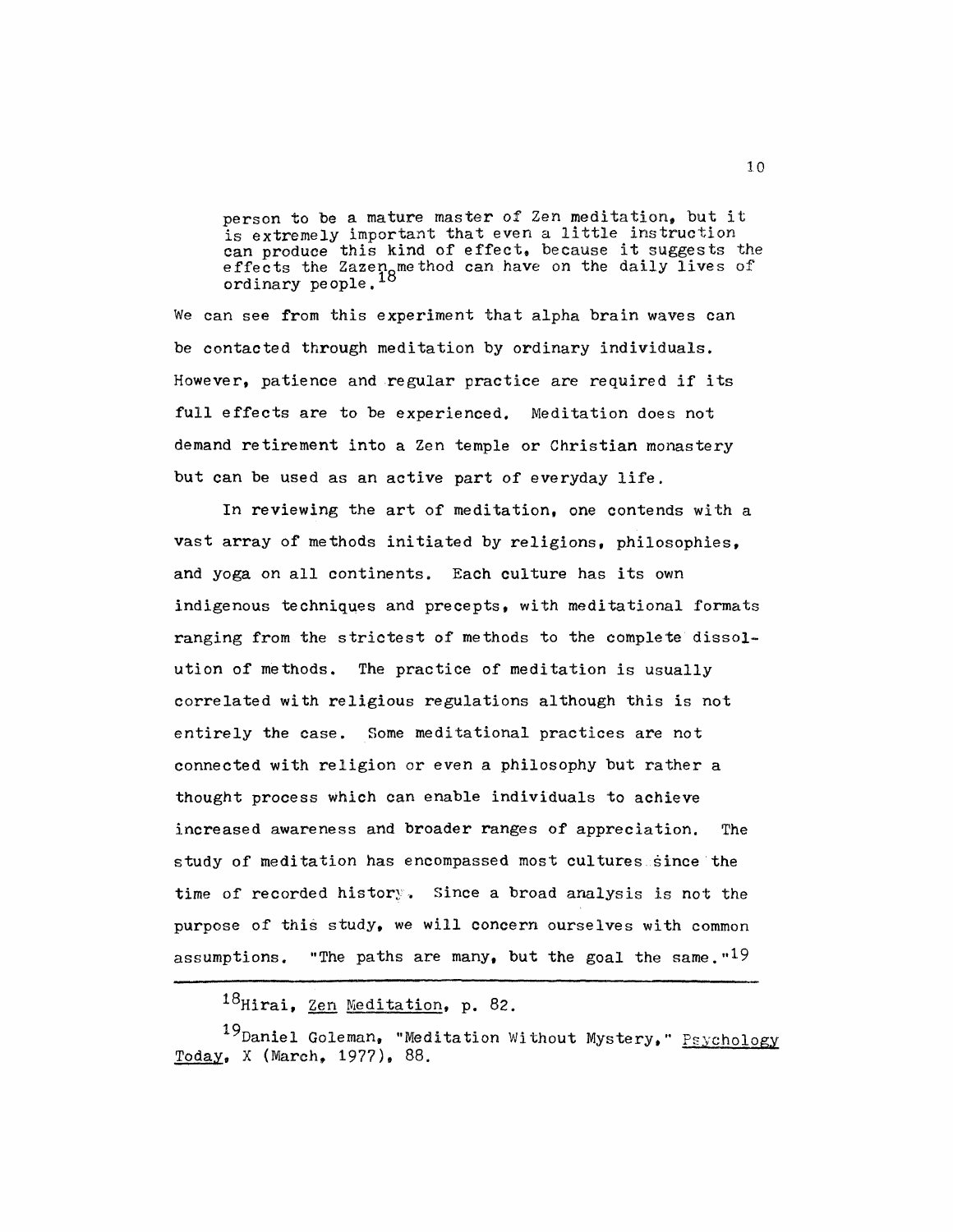"We are concerned with the total understanding of man. And this is meditation. Meditation is not an escape from 'what is.' It is the understanding of it and going beyond it."<sup>20</sup> There is no concern about dividing the inner and outer worlds but incorporating them into the conscious control of attention. In meditation, "focused attention" is concentrated on an object without loss of this particular focus; the object of attention will vary with the method practiced. Just closing the eyes and ears will not evoke a state of meditation.

For this reason, the mind is given some object to concentrate on, whether it be a specific light or a sound, or a chakra, center of consciousness, but first of all a mantram, so that the mind may be filled with that one object, work or sound and have some one point to remain attached to instead of becoming a boat without an anchor in a stormy sea.<sup>21</sup>

This is in the strictest conformity with the eastern method, which aims first to put a man in control of his mental apparatus, so that he becomes the one who uses it at will and is not the victim of the mind, swayed by thoughts and ideas over which he has no control, and which he cannot eliminate, no matter how strong may be his desire to do so.<sup>22</sup>

The attempt is to create a mind of one-pointedness, withdrawn from external stimulus. "Concentration is not a state of tension and true concentration of mind can be achieved only in a physically relaxed personality."<sup>23</sup> Through the regular

20J. Krishnamurti, Beginnings of Learning (New York, 1975), p. 243.

<sup>21</sup>Arya, Superconscious Meditation, pp. 90-91.

22Alice A. Bailey. From Intellect to Intuition (New York, 1960), p. 119.

 $^{23}$ Ibid., p. 63.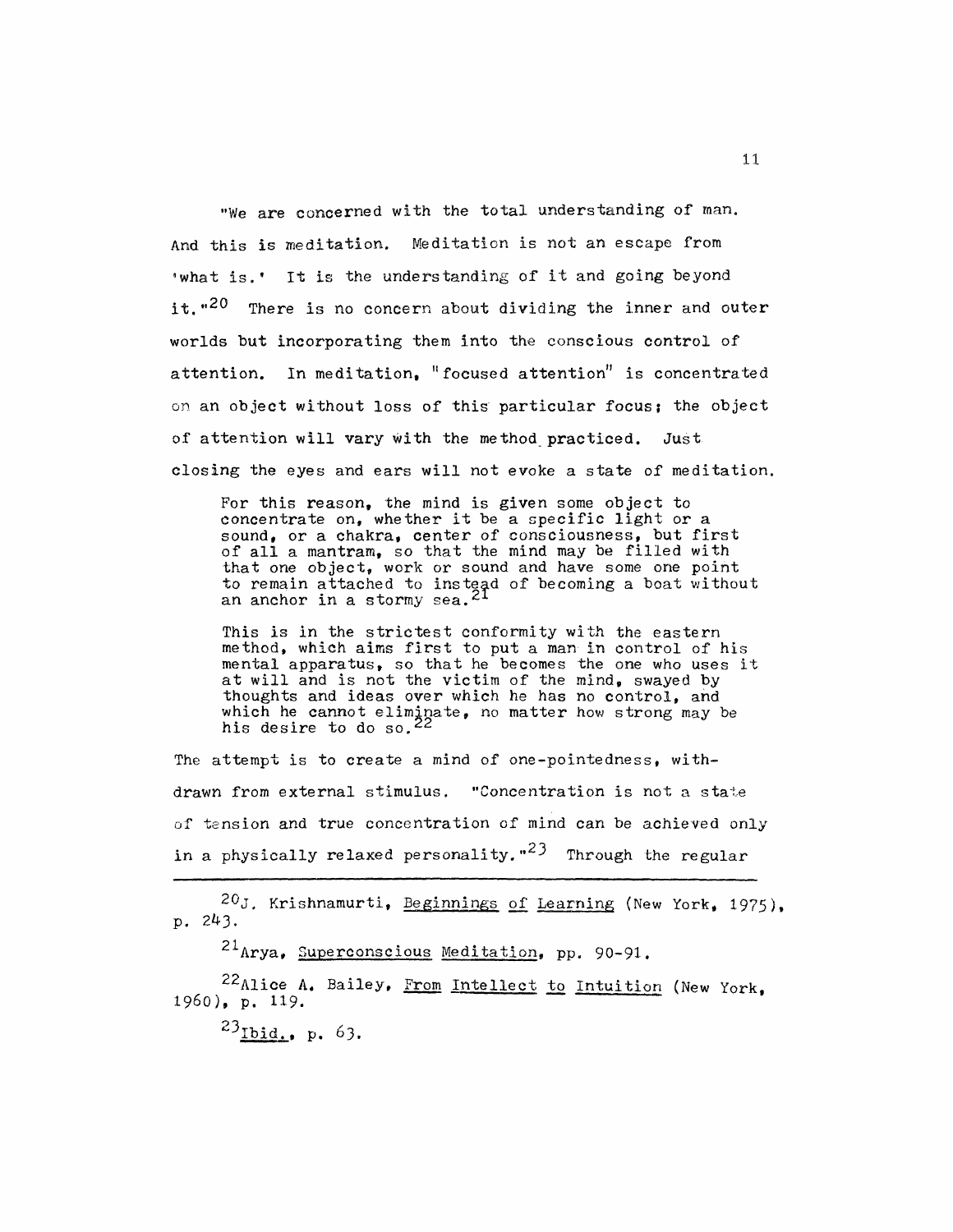practice of concentration one begins to notice that the thoughts are now beginning to come under control. One then begins to feel in control of the mind/body instead of allowing it to run rampant. "Whenever thoughts arise, just observe them as thoughts, rather than as being a subject." $24$  The thoughts do not arise from anywhere but from within oneself. "There is a Zen metaphor that thoughts are like birds flying across the sky of one's mind, and one simply watches them come into view and then disappear."<sup>25</sup>

"Before one can meditate one must learn to concentrate; otherwise one will be possessed with the will and the inspiration, but lack the necessary third ingredient. technique."26 Once one has mastered the technique of concentration, then meditation and contemplation will follow.

Meditation really is a complete emptying of the mind. Then there is only the functioning of the body; there is only the activity of the organism and nothing else; then thought functions without identification as the me and the not-me.<sup>27</sup>

Therefore, meditation is a method for getting one's inner self together. It is a device which centers on the mind as well as on the body. This is a tool which is to be used

 $24$ Chogyam Trungpa, Meditation in Action (Berkeley, 1970),  $p.64.$ 

<sup>25</sup>Mike Samuels and Nancy Samuels, Seeing With the Minds Eye: The History, Techniques and Uses of Visualization (New

26 Christmas Humphreys, Concentration and Meditation (New York, 1968), p. 35.

27<sub>Krishnamurti, Beginnings, p. 250.</sub>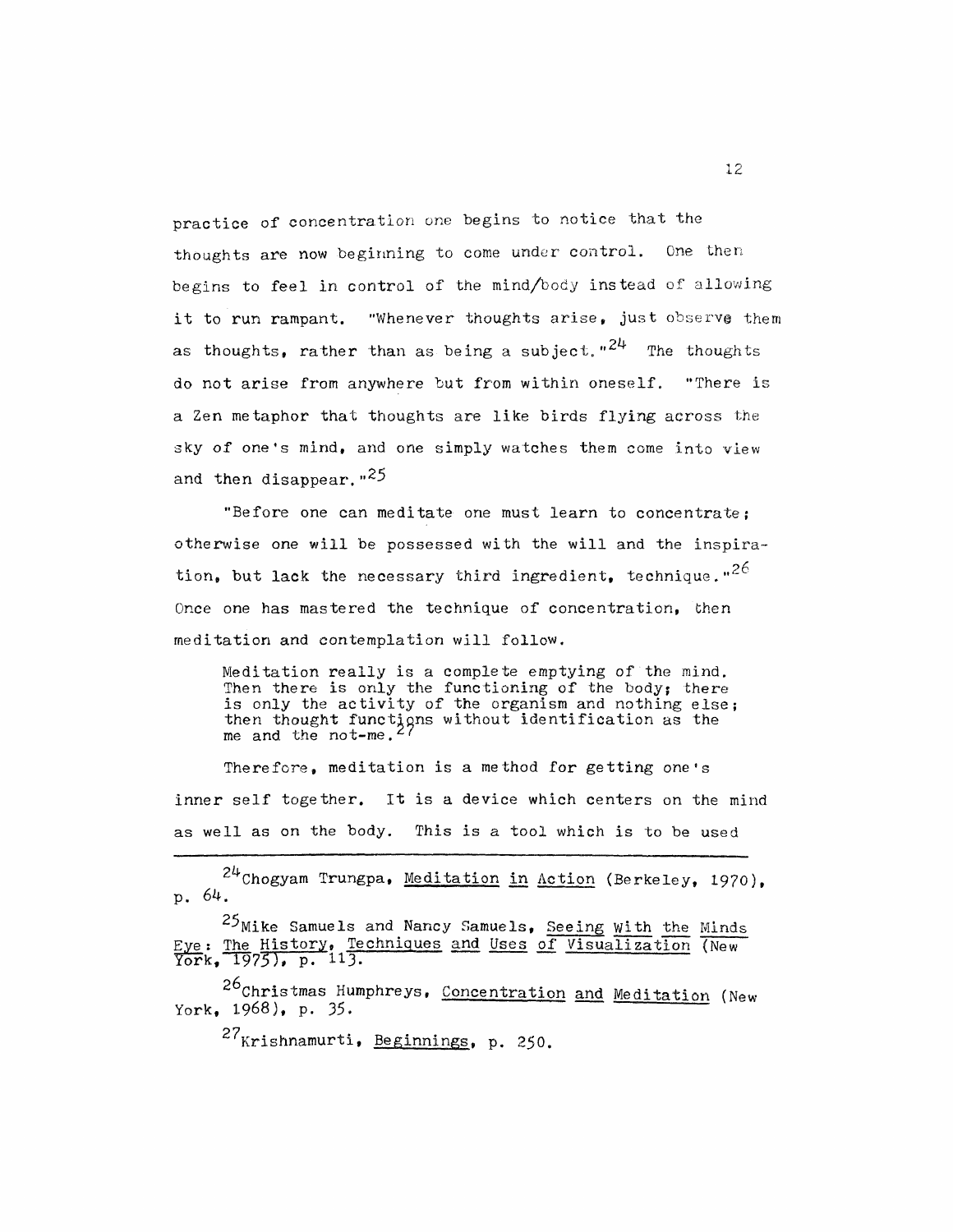in controlling the mind, to uncover the "organic center." Successful meditative practice produces clarity which is " . . . extremely useful in learning and performing a variety of tasks. Thus, the practice of meditation might be extremely useful in preparing the individual for the learning process and aiding him in making it more efficient."<sup>28</sup> This is to say nothing of the fact that meditational practice produces the highest recorded amplitudes of alpha brain waves.

Without special training, the average person's alpha brain waves would measure about 10 to 20 microvolts. With feedback training most people peak at about 60 microvolts. Zen masters have been measured and found to produce alpha brain waves that were as high as 100 microvolts or almost ten times the average person's<br>strength.<sup>29</sup>

Meditation is one answer for a "future shock" society. It is not feasible nor likely that the momentum can be changed, so the answer lies within us. "It is time that we made the receptive mode, and the experience which it engenders. a legitimate option for ourselves and for science."30 "If the education process can recognize the uniqueness and the value of each child, it may become even more important in the development of healthy human beings.  $3^1$  "By doing so. we can explore and regain a functional capacity that we may now

28 John Mann, Learning to Be: The Education of Human Potential (New York, 1972), p. 85.

 $^{29}$ Lawrence, Alpha, p. 212.  $30$ <sub>Lee,</sub> Symposium, p. 87.  $31$ <sub>Ibid., p. 16.</sub>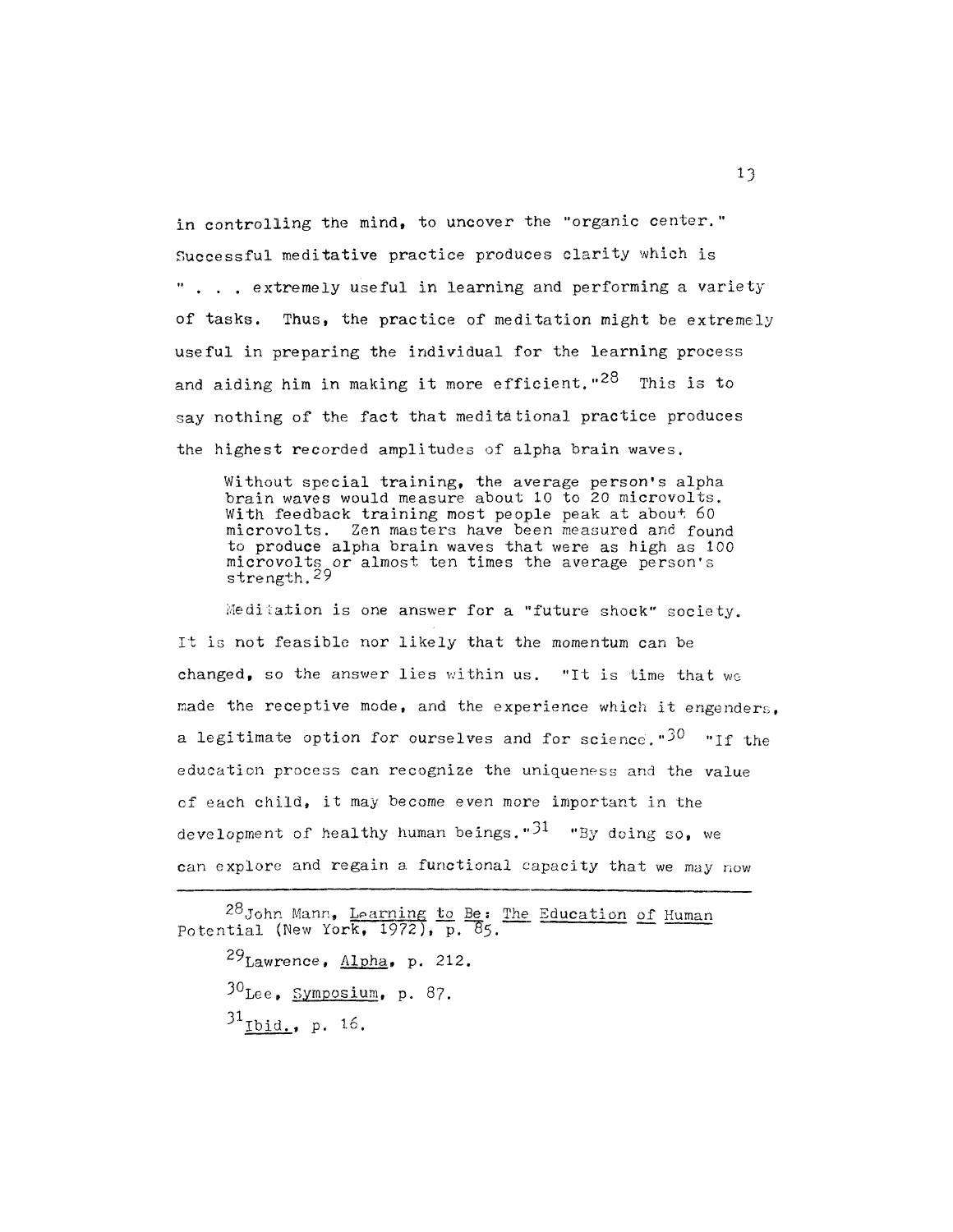need for our very preservation, as well as for the enlargement of our knowledge."32

Abraham Maslow is in agreement with these ideas.  $\mathbf{r}$  . . . many people never experience joy, those all-too-few moments of total life-affirmation which we call peak experiences."<sup>33</sup>

We know that children are capable of peak experiences and that they happen frequently during childhood. We also know that the present school system is an extremely<br>effective instrument for crushing peak experiences and<br>forbidding their possibility.<sup>34</sup>

He defines peak experiences as the goal and reward of learning, its end as well as its beginning. Maslow asserts that we should be teaching children to look within themselves and from this self-knowledge derive values. His ascription:

... introspective biology, of biological phenomenology, implying of the necessary methods in the search for spontaneity and for naturalness is a matter of closing your eyes, Taoistic and receptive fashion. The technique here is to just wait to see what happens, what comes to mind. 35

Meditation is the catalyst which can bring these peak experiences back into our educational institutions. In fact. the educational institution is our most prominent institution providing educators to facilitate such meditational learning effectively.

Krishnamurti inquires: "But if there is no tension at all.

32Ibid., p. 88.

33Abraham Maslow, The Farther Reaches of Human Nature (New York, 1971), p. 187.

 $3^{4}$  Ibid., p. 188.  $3^{5}$  Ibid., p. 185.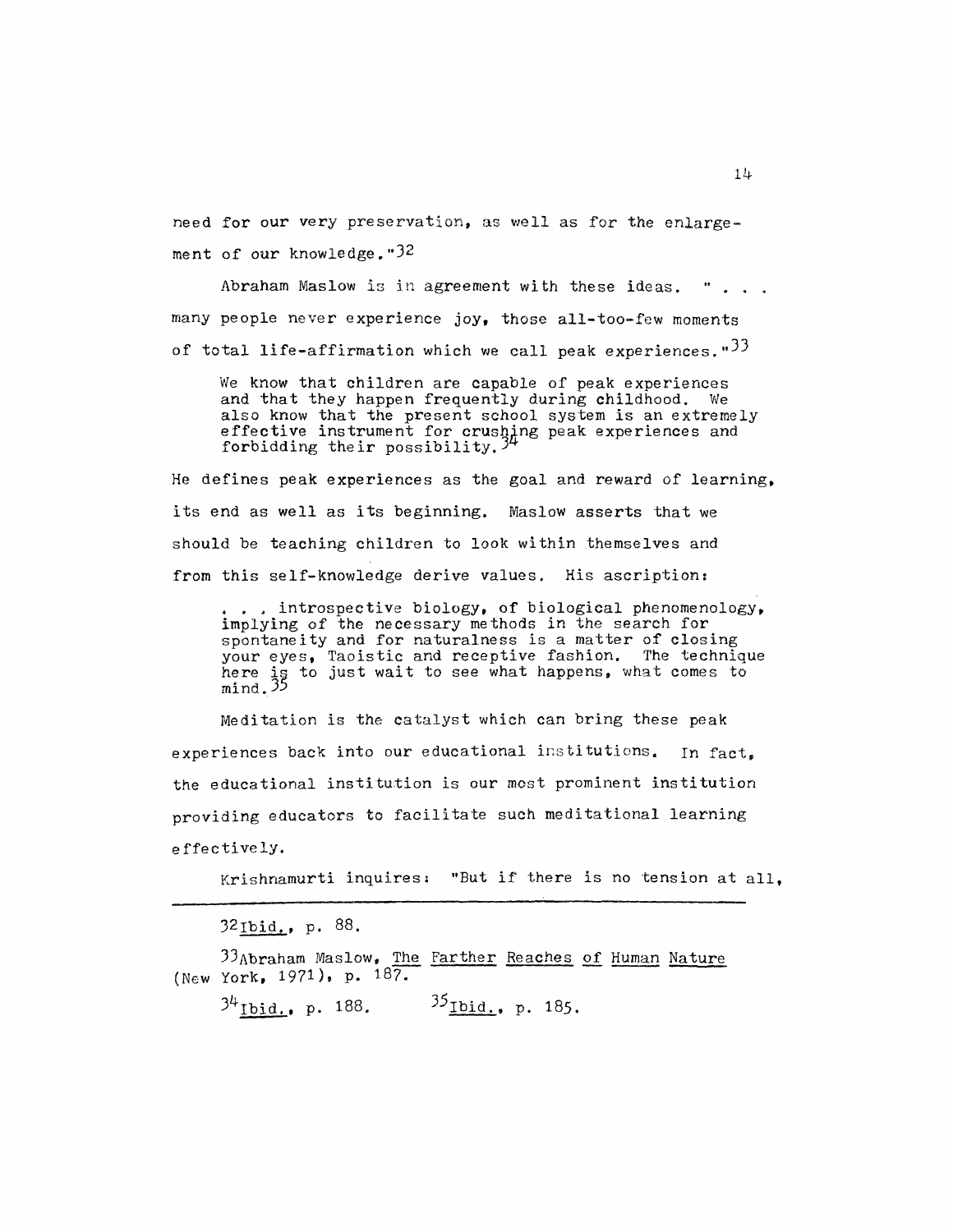no acquiring, no laying up of knowledge, is not the mind then capable of learning much more deeply and swiftly?" $3^{6}$ 

So there may be the state of learning only when there so there may be the state of fearning only when there<br>is no motive, no incentive, when you do the thing for<br>the love of itself... Do not pursue what you should<br>be, but understand what is. The understanding of what<br>you actu

Finally, " . . . because I see, I am; because I hear, I am; because I taste, touch and smell, I am." The proponent of meditation states, "I am, therefore I think, I see, I hear." $38$ 

 $36J$ , Krishnamurti, Think of These Things (New York, 1964), p. 194-195.

37 Ibid., p. 196.

38 Arya, Superconscious Meditation, p. 7.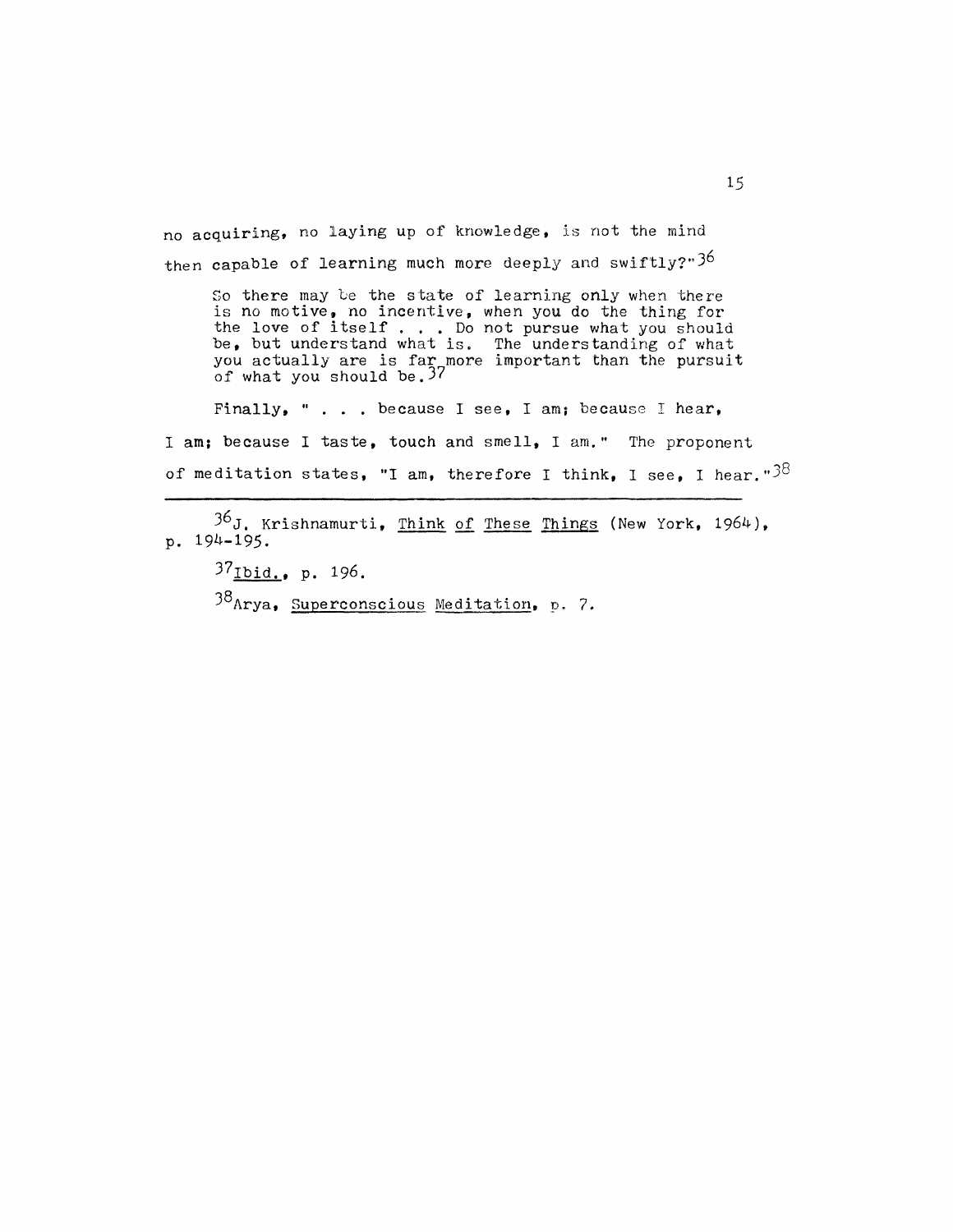#### CHAPTER III

# CONCLUSIONS AND RECOMMENDATIONS

# Conclusions

Standard educational learning theories do not take the natural brain-wave rhythms into account. This knowledge explains why our progeny fade in and out of cognition. producing states of intellectual boredom. Consequently, brain wave studies may help educators learn when to teach and what to teach. But of most importance, students can learn to increase their perceptual levels and thereby strive for individual learning potential.

In this study it was found that people can learn to control their brain waves through the practice of meditation. This practice produces alpha brain waves which are associated with relaxation and lack of tension. In the alpha state great amounts of information can be absorbed and assimilated in a nonlinear fashion. Therefore, meditation is a device which can be used by students to help them learn how to learn. and to enjoy learning, and to want to continue learning. It also provides motivation for learning by enhancing the students' identification with the subject matter.

Since we draw our associations from the subconscious, it is essential that we know how to bring these associations to the conscious level and engage in the process of associative

16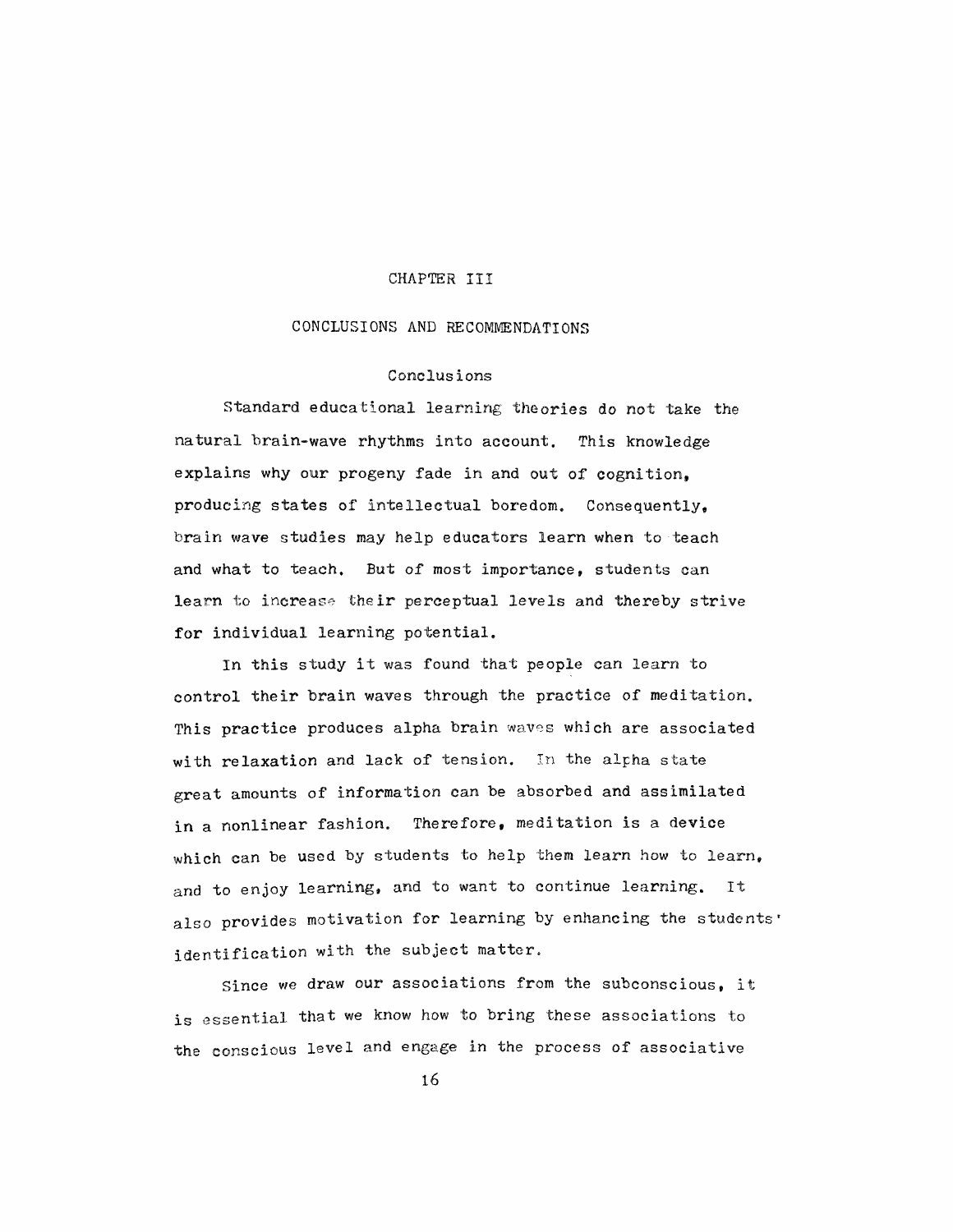reasoning which is learning. Meditation facilitates the need for self-discipline and the acceptance of responsibility for self. Furthermore, meditation has a profound impact on education since it places the emphasis on learning, not on teaching, where it belongs.

# Recommendations

Based upon the research conducted and subsequent conclusions of this study, the researcher submits the following  $recommentalions:$ 

1. The incorporation of brain wave knowledge into presentday learning theories.

2. The development of meditation classes and the subsequent promotion of alpha brain wave learning in the existing educational framework.

3. A similar scientific study should be conducted to investigate the meditational implications of fostering higher human attainment.

4. The development and research of "internal curriculums" to facilitate self-fulfillment and satisfaction in education.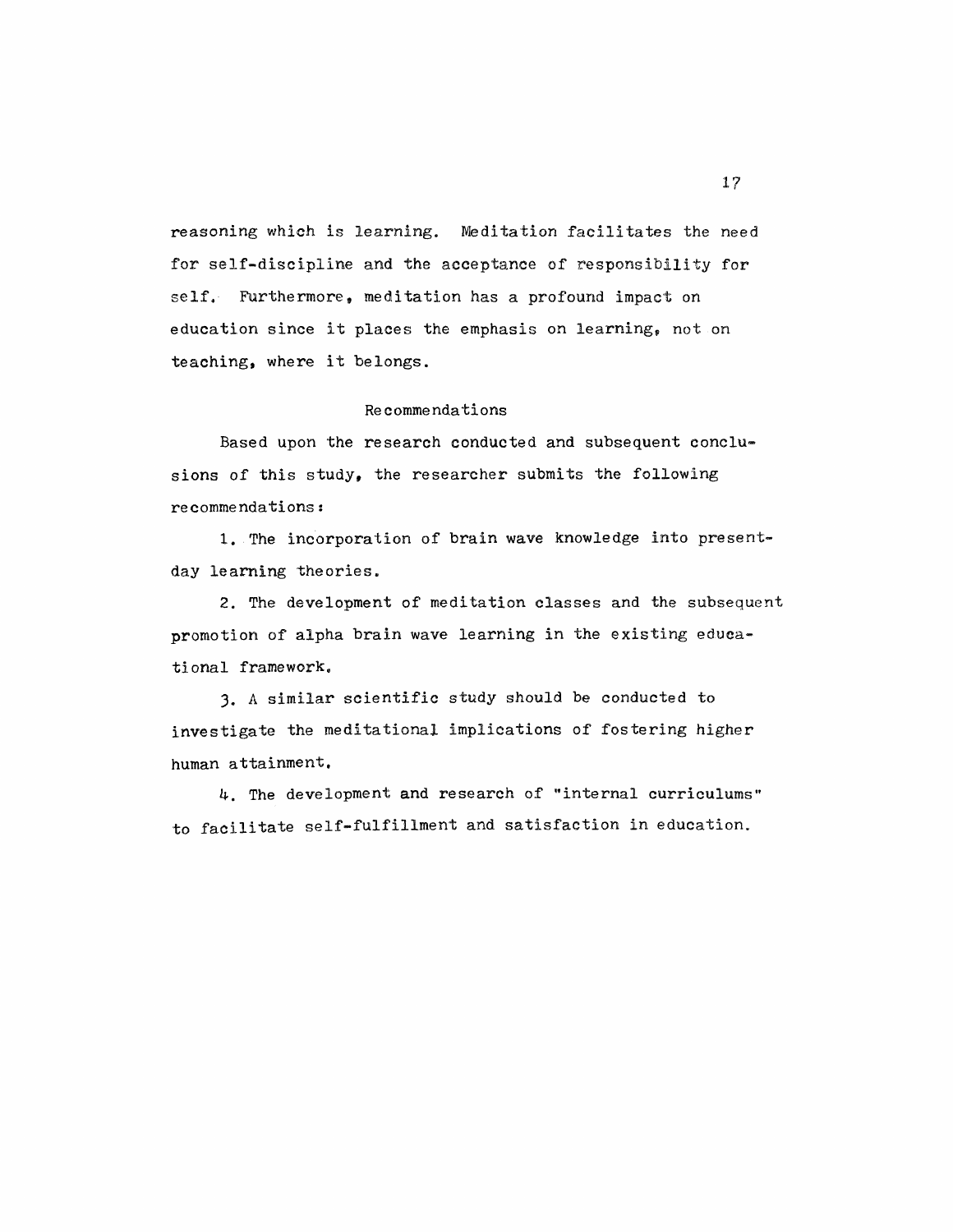#### BIBLIOGRAPHY

#### Books

- Arya, Pandit Usharbudh, Superconscious Meditation, Prospect Heights, Illinois, Himalayan International Institute of Yoga Science and Philosophy of USA, 1974.
- Bailey, Alice A., From Intellect to Intuition, New York, Lucis Publishing Co., 1960.
- Hirai, Tomio, Zen Meditation Therapy, Tokyo, Japan Publications,  $Inc., 1975.$
- Humphreys, Christmas, Concentration and Meditation, New York, Penguin Books, 1968.
- Krishnamurti, J., Beginnings of Learning, New York, Harper<br>Row and Publishers, Inc., 1975.
- Think on These Things, New York, Harper Row and Publishers, Inc., 1964.
- Lawrence, Jodi, Alpha Brain Waves, Los Angeles, Nash Publishing Corporation, 1972.
- Lee, Philip R., Robert E. Ornstein, David Galin, Arthur Deikman, and Charles E. Tart, Symposium on Consciousness, New York, The Viking Press, 1976.
- Mann, John, Learning to Be: The Education of Human Potential, New York, The Free Press, 1972.
- Maslow, Abraham, The Farther Reaches of Human Nature, New York, The Viking Press, 1971.
- Samuels, Mike, and Nancy Samuels, Seeing With the Minds Eye: The History, Techniques and Uses of Visualization, New York,
- Silberman, Melvin L., Jerome S. Allender, and Jay M. Yanoff, The Psychology of Open Teaching and Learning, Boston, Little, Brown, and Company, 1972.
- Tart, Charles E. editor, Altered States of Consciousness, New York, Mcgraw-Hill Co., 1969.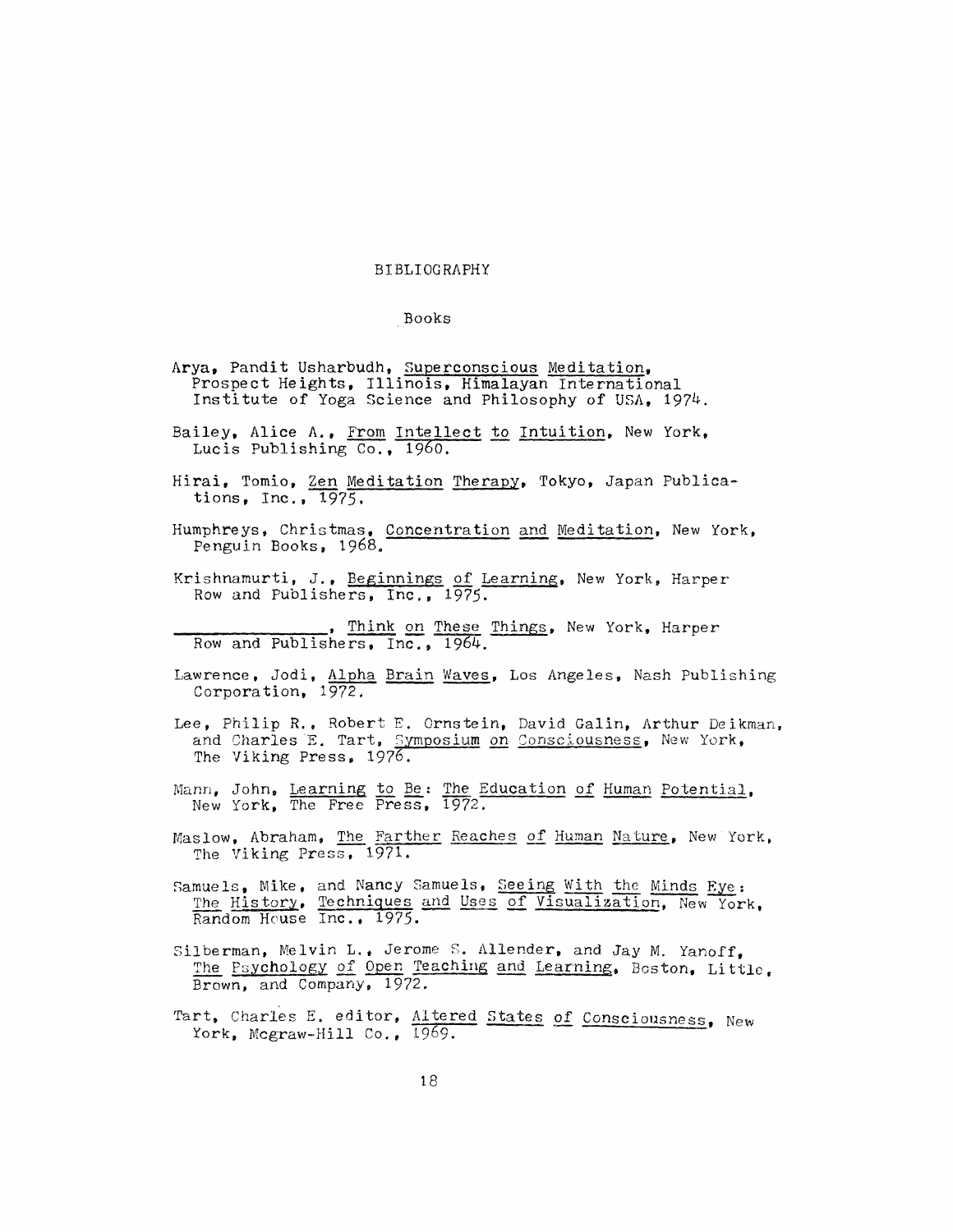Trungpa, Chogyam, Meditation in Action, Berkeley, Shambala Publications, Inc., 1969.

Zaffuto, Anthony A., and Mary Q. Zaffuto, Alphagenics, New York, Double Day and Company, Inc., 1974.

# Articles

- Goleman, Daniel, "Meditation Without Mystery," Psychology  $Today$ , X (March, 1977), 66-70, 88.</u>
- Martindale, Colin, "What Makes Creative People Different," Psychology Today, IX (July, 1975), 44-50.
- Wallace, Robert K. and Herbert Benson, "The Physiology of Meditation, " Scientific American, CCXXVI (February, 1972),  $85 - 90.$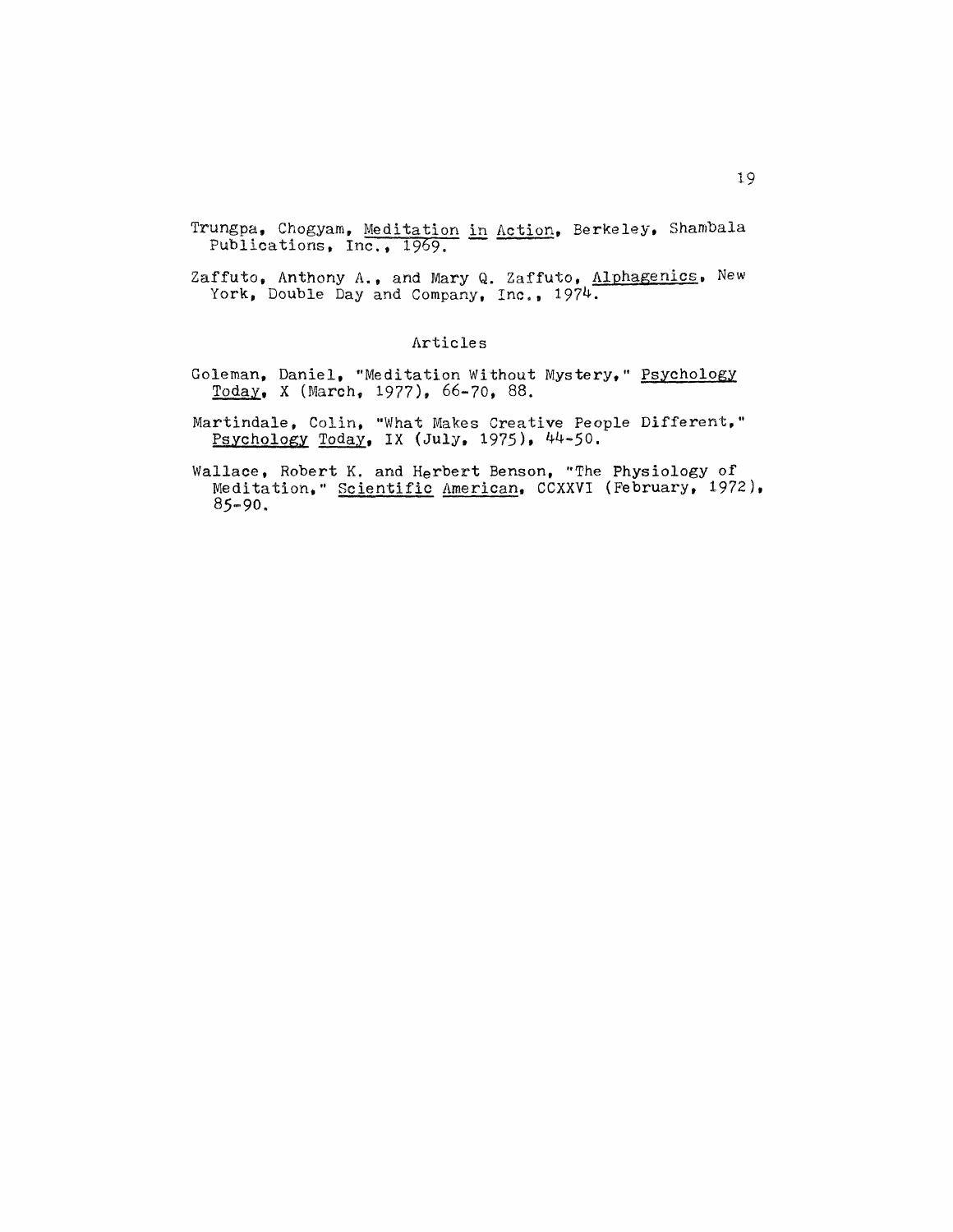#### ABSTRACT

# Shurtliff, Franklin E., Jr., A Study in Meditation:<br>Implications for Learning. April, 1977.

The purpose of this study was to show the relationship between human brain waves and the learning process and to review possible implications for learning theories.

It was found that when the brain is in a state of relaxed calm it emits alpha brain-wave rhythms. During meditation such a state is produced, with a resulting amplitude up to ten times higher than the normal state. It was found that even a little knowledge of meditation can produce alpha brain In an alpha state, large amounts of data can be absorbed waves. effortlessly in a nonlinear fashion.

Meditation consists of seeing what arises in the mind and this perception creates a "state of nowness." A method for dealing with the present, meditation is an internal receptive mode of thought which can feasibly direct a "future shock" society. Through contemplation and concentration the individual reaches a state of consciousness which is unaffected by external stimuli. Thoughts become controllable as one learns to regulate the brain-wave rhythms.

Meditation is an answer for finding one's self center. When functioning within this center one creates perceptual clarity, clarity which uncovers a new awareness, an altered state of consciousness, which encompasses all facets of one's

20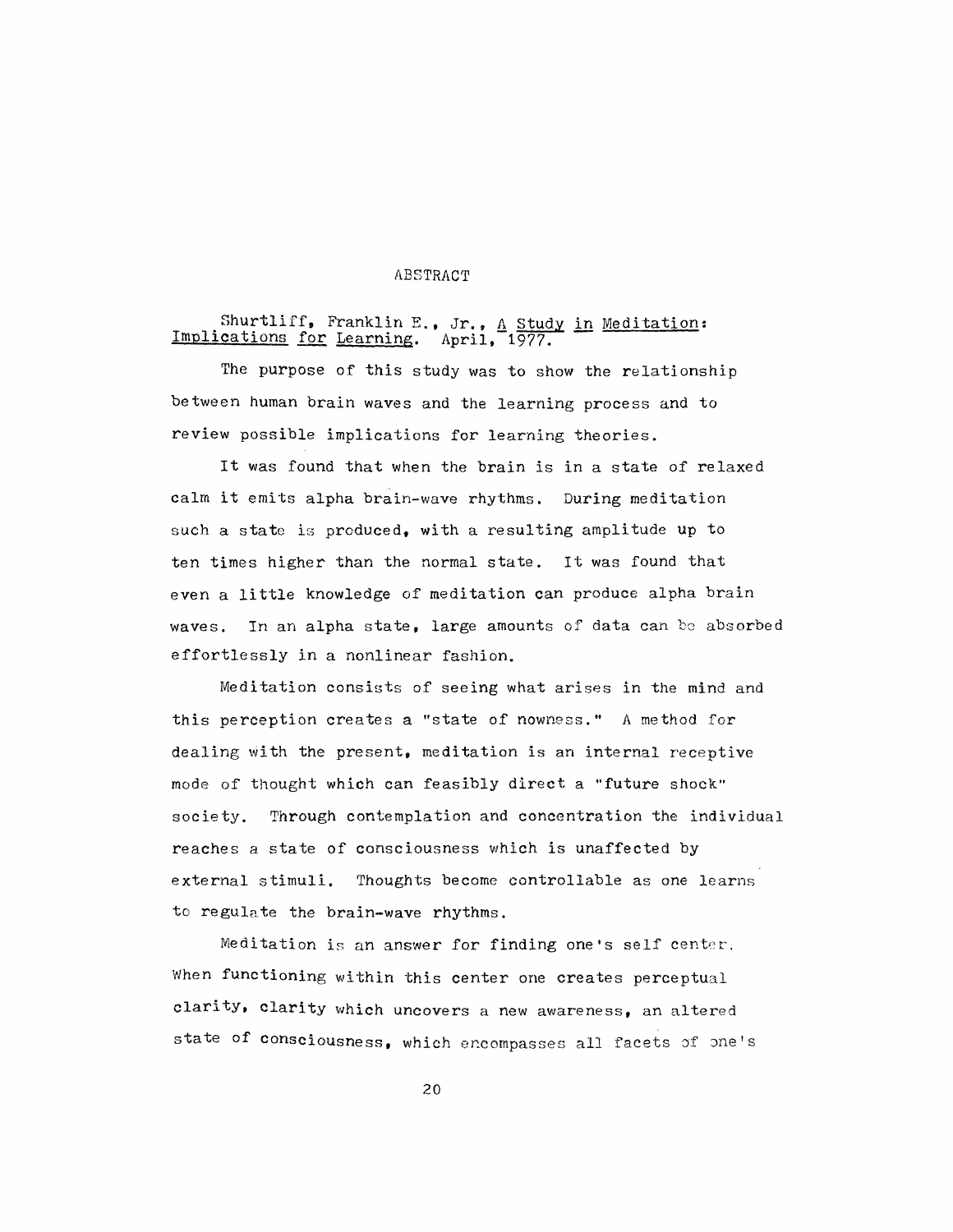existence.

The practice of meditation alters one's consciousness and perceptions. Therefore, incoming stimuli can be organized in a fashion which is indigenous to the individual, allowing an enhancement of the subject matter. This natural phenomenon can help the student learn how to learn, and to enjoy learning, and to want to continue learning.

Based upon these conclusions, the researcher feels that present brain-wave rhythm knowledge should be incorporated into present-day learning theories. In addition, "internal curriculums" should be developed to promote self-fulfillment and satisfaction in education, and similar scientific meditational research should be conducted to foster higher human attainment.